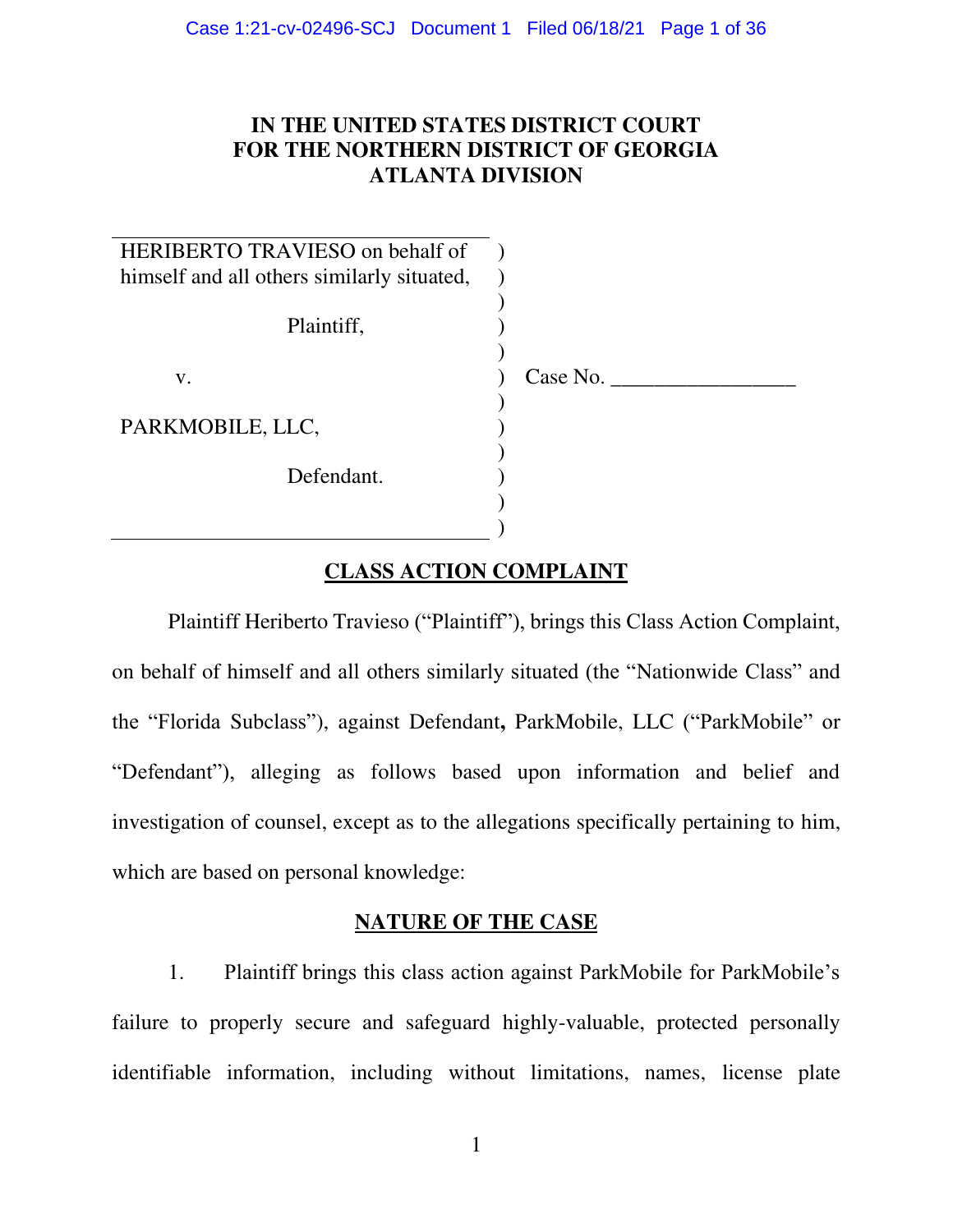## Case 1:21-cv-02496-SCJ Document 1 Filed 06/18/21 Page 2 of 36

numbers, email addresses, phone numbers, vehicle nicknames, account passwords, and home addresses (collectively, "PII"), failure to comply with industry standards to protect information systems that contain PII, and failure to provide adequate notice to Plaintiff and other Class Members that their PII had been accessed and compromised. Plaintiff seeks, among other things, damages, orders requiring ParkMobile to fully and accurately disclose the nature of the PII and other information that has been compromised and to adopt reasonably sufficient security practices and safeguards to protect Plaintiff's and the Class' PII and to prevent incidents like the disclosure in the future. Plaintiff further seeks an order requiring ParkMobile to provide identity theft protective services to Plaintiff and Class Members for their lifetimes, as Plaintiff and Class Members are, and will continue to be at an increased risk of identity theft due to the disclosure of their PII as a result of the conduct of ParkMobile described herein.

2. ParkMobile owns and operates mobile applications that provide parking services to users throughout the United States. These services include, *inter alia*, allowing a user to pay the cost for parking at a parking meter from a mobile device, or reserving a parking spot for future use.

3. ParkMobile requires users to create an account in order to use their services through the mobile applications. During the registration process, Plaintiff and other users are required to provide their PII to ParkMobile.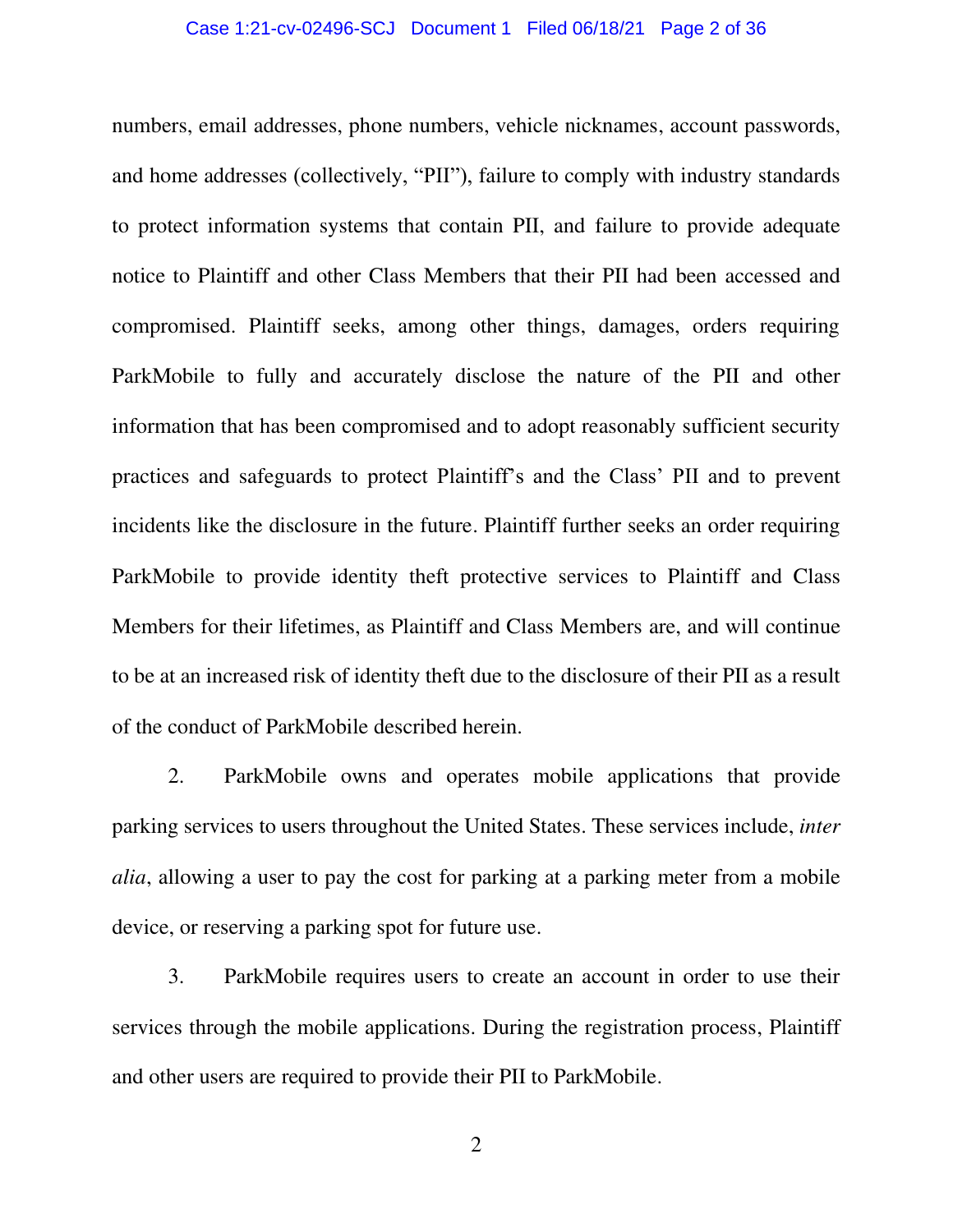#### Case 1:21-cv-02496-SCJ Document 1 Filed 06/18/21 Page 3 of 36

4. On March 26, 2021, ParkMobile announced that it had been subject to a cybersecurity incident related to a vulnerability in a third-party software vendor that ParkMobile uses (the "Data Breach").

5. Since the Data Breach, ParkMobile has provided updates that indicate its investigation has revealed that the compromised information included its users' PII.

6. The Data Breach was a direct and proximate result of ParkMobile's failure to implement and follow basic security procedures. Plaintiff's and Class Members' PII is now in the hands of criminals and Plaintiff and Class Members now face a substantially increased risk of identity theft, both currently and for the indefinite future, at least in part because their PII will now be offered and sold to identity thieves in an aggregated format, lending itself, for example, for ease of use in widespread phishing email schemes, identity theft, and other harms caused by the disclosure of their PII. Consequently, Plaintiff and Class Members have had to spend, and will continue to spend, significant time and money in the future to protect themselves due to ParkMobile's actions.

7. Plaintiff, on behalf of himself and the Nationwide Class, brings claims for negligence, negligence *per se*, and declaratory judgment. Additionally, Plaintiff, on behalf of himself and the Florida Subclass, brings claims under the Florida Deceptive and Unfair Trade Practices Act. Plaintiff seeks damages and injunctive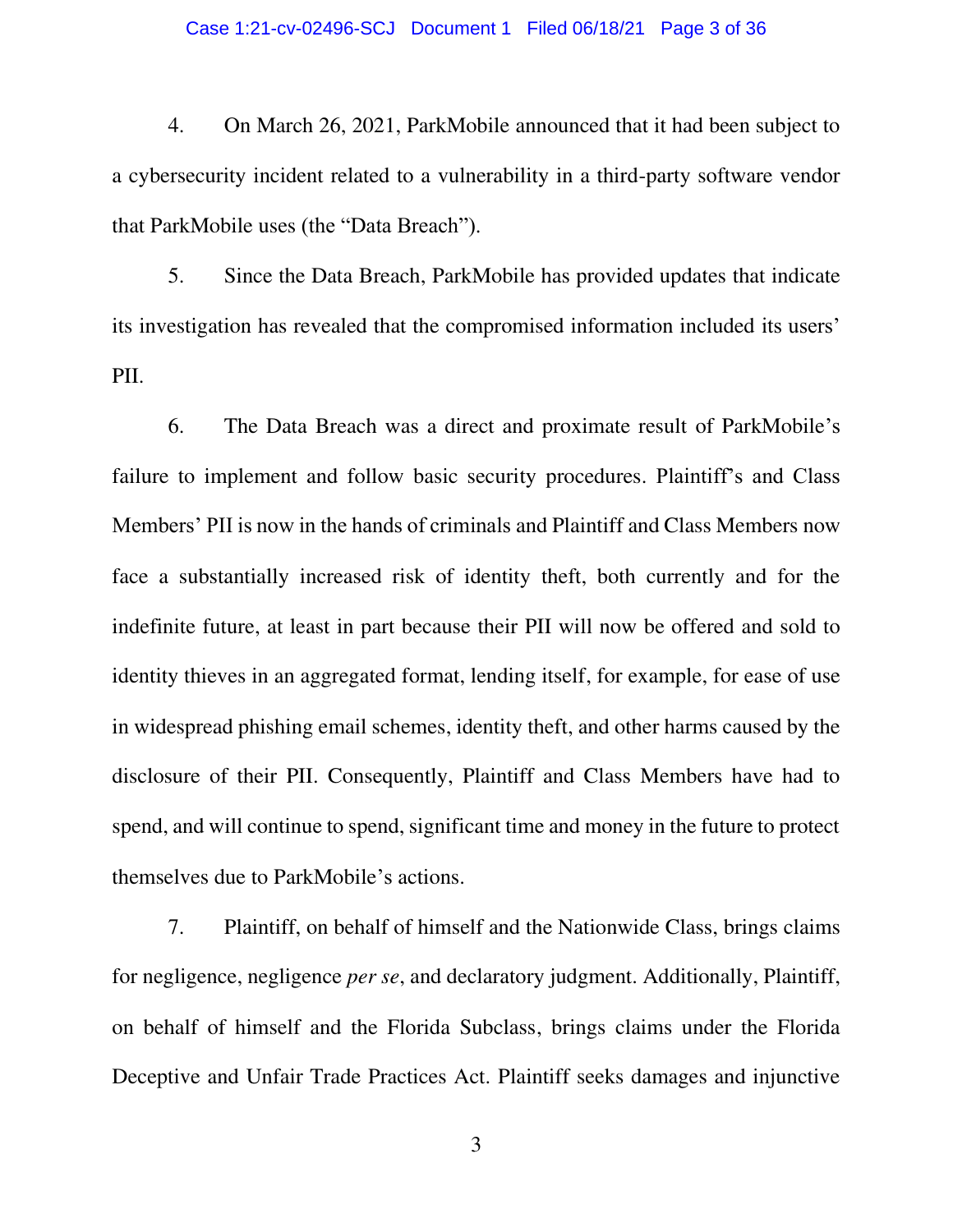relief, including requiring ParkMobile to adopt reasonably sufficient practices to safeguard PII that remains in ParkMobile's custody in order to prevent incidents like the Data Breach from reoccurring in the future.

### **PARTIES**

8. Plaintiff Heriberto Travieso is a citizen and resident of the State of Florida. At some or all times relevant to this Complaint, Plaintiff was a customer of ParkMobile. Plaintiff's PII was disclosed without authorization to unknown third parties as a result of ParkMobile's Data Breach.

9. Since the announcement of the Data Breach, Plaintiff has been required to spend his valuable time changing passwords, freezing credit cards, and monitoring his various accounts in an effort to detect and prevent any misuses of his PII – time which he would not have had to expend but for the Data Breach.

10. Furthermore, Plaintiff has experienced abnormal activity related to several of his accounts, including his credit card, PayPal, Venmo, email, and Netflix accounts. In the last several weeks, unknown parties have accessed Plaintiff's email account and Netflix account.

11. As a result of the Data Breach, Plaintiff has been and will continue to be at heightened risk for fraud and identity theft, continue to spend related time, and sustain attendant damages for years to come. Such risk is certainly impending and is not speculative, given that information from the Data Breach is already being offered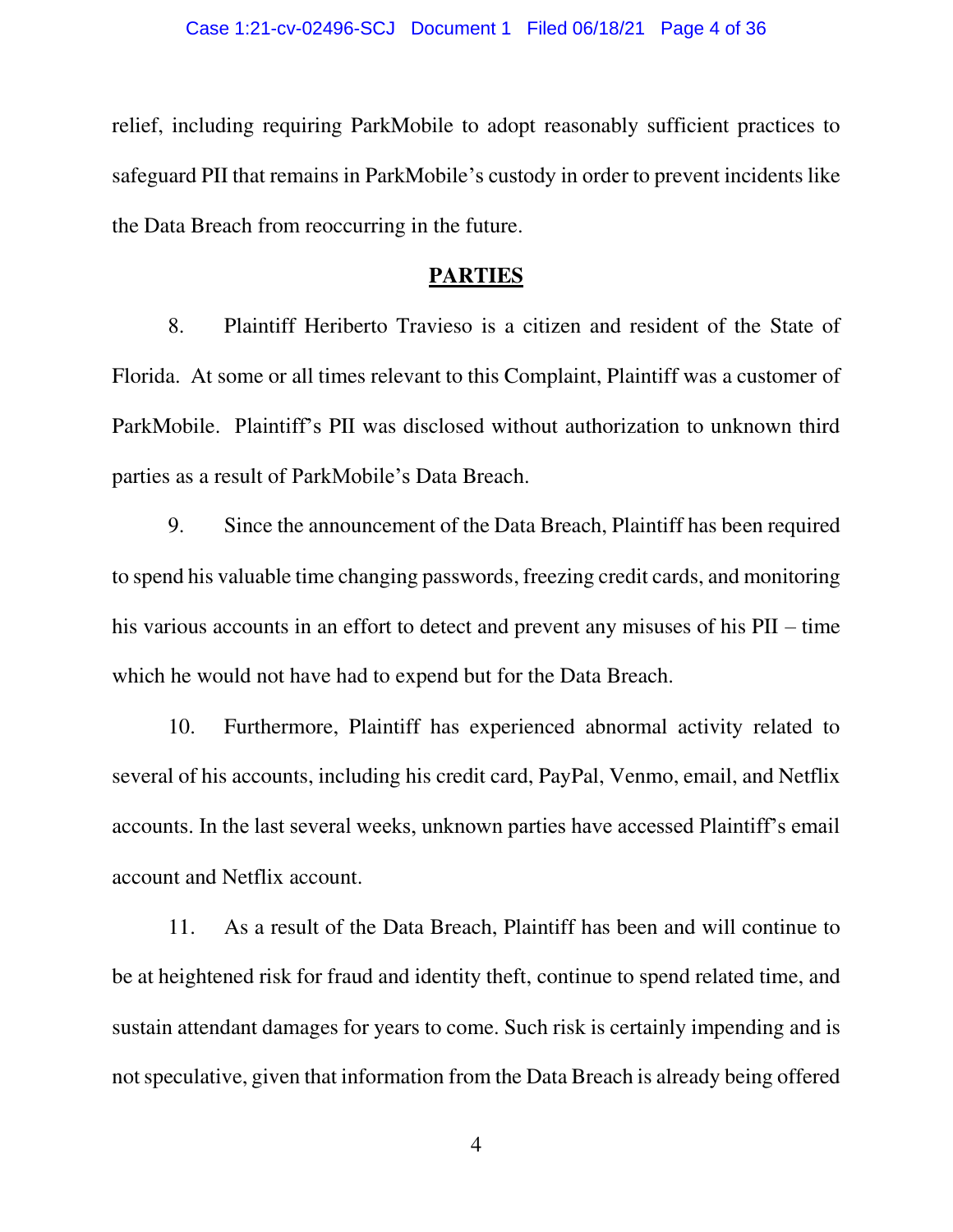#### Case 1:21-cv-02496-SCJ Document 1 Filed 06/18/21 Page 5 of 36

for sale on the dark web and, upon information and belief, has already been used by criminals in attempts to commit fraud against Plaintiff.

12. Defendant ParkMobile, LLC is a Delaware Limited Liability Company with its principal place of business at 1100 Spring Street NW, Atlanta, Georgia. The sole member of Defendant ParkMobile, LLC is ParkMobile USA, Inc. Member ParkMobile USA, Inc. is a Delaware corporation with its principal place of business at 1100 Spring Street NW, Atlanta, Georgia.

### **JURISDICTION AND VENUE**

13. This Court has jurisdiction over this action pursuant to 28 U.S.C. § 1332(d)(2)(A), as modified by the Class Action Fairness Act of 2005, because Plaintiff and at least one member of the Class, as defined below, is a citizen of a different state than Defendant, there are more than 100 members of the Class, and the aggregate amount in controversy exceeds \$5,000,000 exclusive of interest and costs.

14. Defendant is a Delaware LLC with its principal place of business in Atlanta, Georgia. Its sole member, ParkMobile USA, Inc. is a citizen of Georgia. Plaintiff is a citizen of Florida. Minimal diversity requirement under CAFA is met.

15. This Court has personal jurisdiction over Defendant because Defendant is a citizen of the State of Georgia.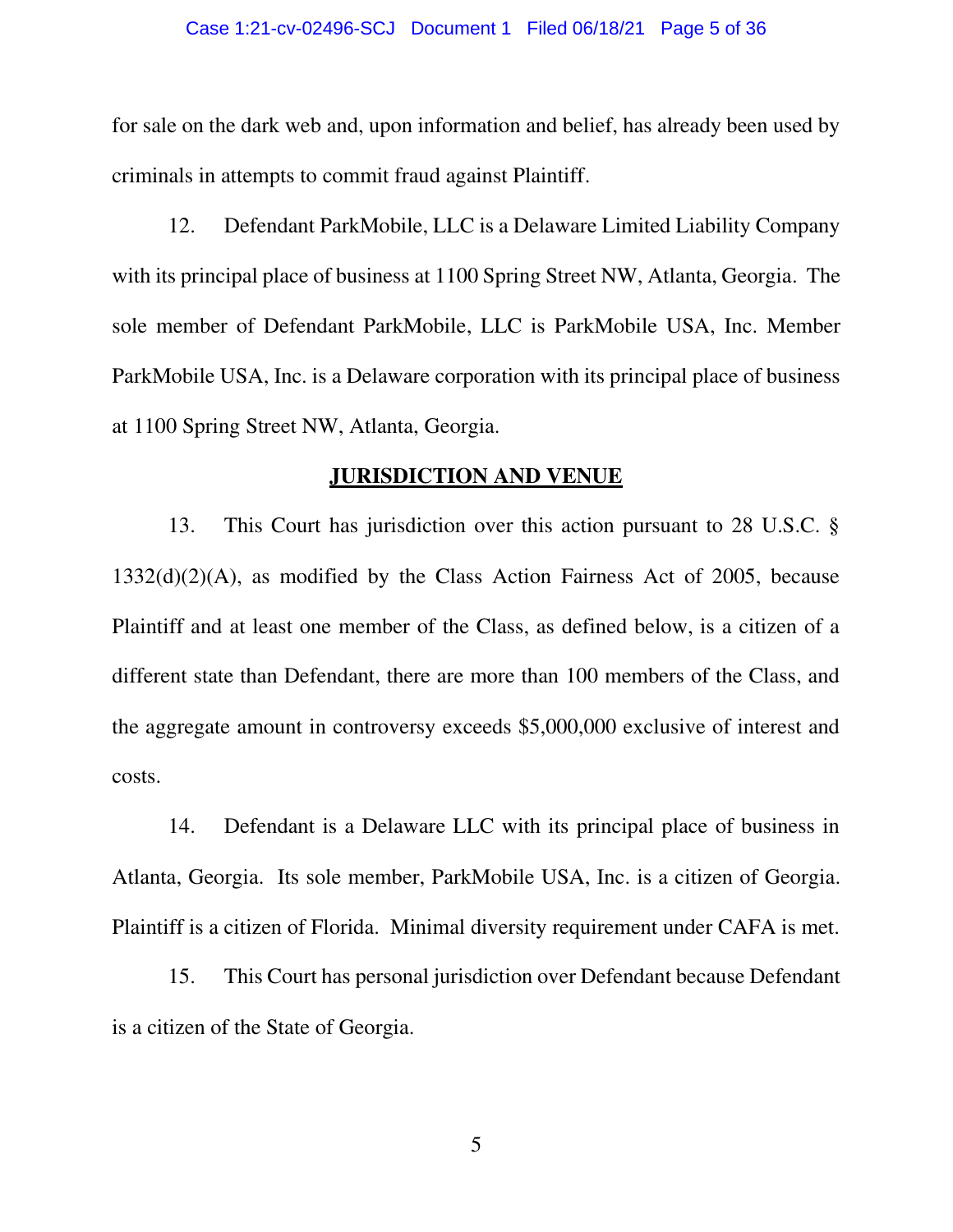16. Pursuant to 28 U.S.C. § 1391(b)(1), venue is proper in this District because Defendant and its sold member reside in this District.

# **FACTUAL BACKGROUND**

# *ParkMobile*

17. "ParkMobile Makes Parking a Breeze" by providing "one parking app to handle it all  $[.]$ <sup>"1</sup>

18. ParkMobile holds itself out to be "the leading provider of parking solutions in the U.S. and it's our mission to power smart mobility for every driver and vehicle, everywhere."<sup>2</sup>

19. ParkMobile allows users to pay the cost of parking at a parking meter, extend time on the meter, or reserve a parking space before the user arrives at their destination, all from ParkMobile's mobile applications.<sup>3</sup> "ParkMobile helps millions of people easily find and pay for parking on their mobile devices. People can use ParkMobile solutions to quickly pay for street and garage parking without having to use a meter or kiosk. Additionally, ParkMobile offers parking reservations for concerts, sporting events, airports, campuses and more."<sup>4</sup>

<sup>1</sup> https://parkmobile.io/how-it-works/

<sup>2</sup> https://parkmobile.io/company/

<sup>3</sup> https://parkmobile.io/how-it-works/

<sup>4</sup> https://parkmobile.io/company/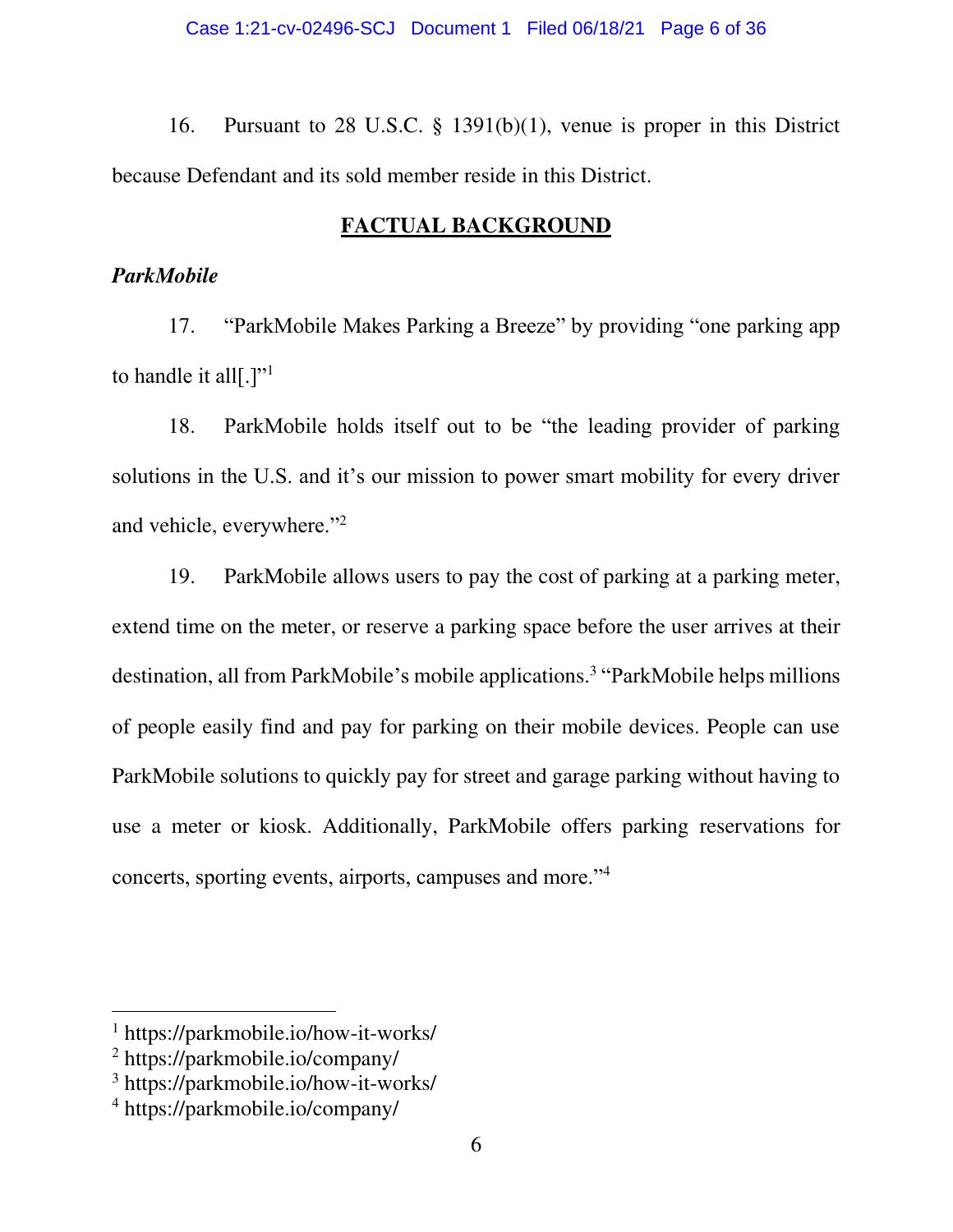## Case 1:21-cv-02496-SCJ Document 1 Filed 06/18/21 Page 7 of 36

20. ParkMobile provides its users with details about parking in the area, such as whether there is EV charging for electric vehicles, covered parking, onsite security, valet parking, or handicapped parking.<sup>5</sup>

21. Users can also pay \$0.99 per month to receive ParkMobile Pro, which provides users with additional benefits such as, *inter alia*, discounts on car washes, roadside assistance, and rental car discounts.<sup>6</sup>

22. ParkMobile allows users to store up to seven different payment methods in order to make payments for parking charges.<sup>7</sup>

23. ParkMobile is "[l]ocated in 8 of the top 10 U.S. cities, [and] helps millions of people park smarter every year."<sup>8</sup>

24. To use ParkMobile, users must create an online account with Defendant. As part of its relationship with users, ParkMobile routinely acquires and stores users' PII on its systems.

25. Users are entitled to security of their PII. As a vendor storing sensitive data, ParkMobile has a duty to ensure that such private, sensitive information is not disclosed or disseminated to unauthorized third parties.

# *The ParkMobile Data Breach*

<sup>5</sup> https://parkmobile.io/how-it-works/

<sup>6</sup> *Id.*

<sup>7</sup> *Id.*

<sup>8</sup> https://parkmobile.io/company/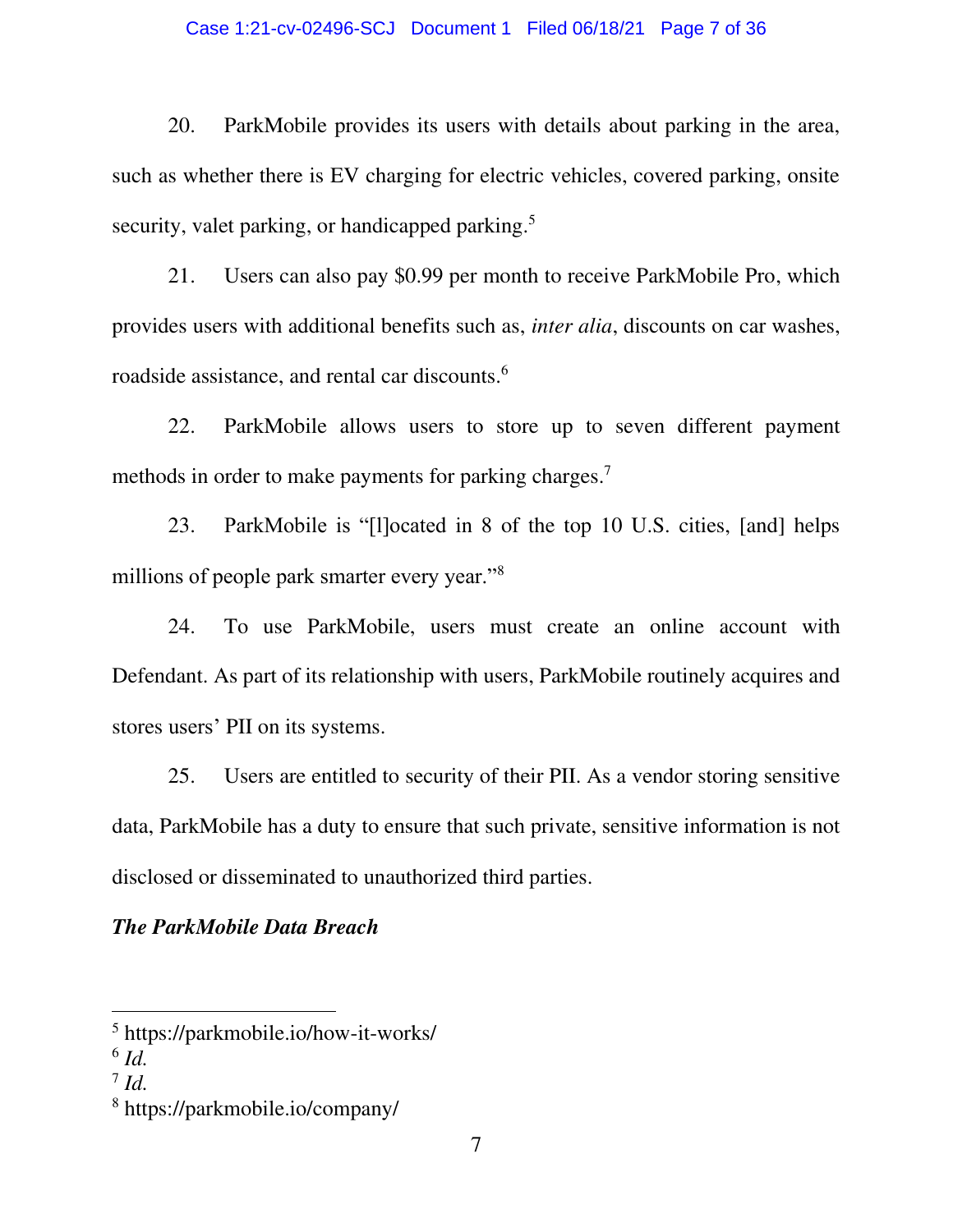## Case 1:21-cv-02496-SCJ Document 1 Filed 06/18/21 Page 8 of 36

26. On March 26, 2021, ParkMobile announced that it "recently became aware of a cybersecurity incident linked to a vulnerability in a third-party software that we use."<sup>9</sup> ParkMobile stated that their "investigation indicates that no sensitive data or Payment Card Information, which we encrypt, was affected."<sup>10</sup>

27. On April 13, 2021, ParkMobile provided a security update, stating that their "investigation concluded that encrypted passwords, but not the encryption keys needed to read them, were accessed." Furthermore, ParkMobile's "investigation has confirmed that basic user information – license plate numbers and, if provided by the user, email addresses and/or phone numbers, and vehicle nicknames – was accessed. In a small percentage of cases, mailing addresses were affected."<sup>11</sup>

28. The PII obtained from ParkMobile has already been listed for sale on a Russian crime forum for \$125,000.<sup>12</sup> This PII can then be used to commit cybercrimes against Plaintiff and the Class.

29. The information obtained in the Data Breach contains the PII of approximately 21 million individuals.<sup>13</sup>

<sup>&</sup>lt;sup>9</sup> https://support.parkmobile.io/hc/en-us/articles/360058639032-Update-Security-Notification-March-2021

 $10$  *Id.* 

 $11$  *Id.* 

<sup>12</sup> https://krebsonsecurity.com/2021/04/parkmobile-breach-exposes-license-platedata-mobile-numbers-of-21m-users/ <sup>13</sup> *Id.*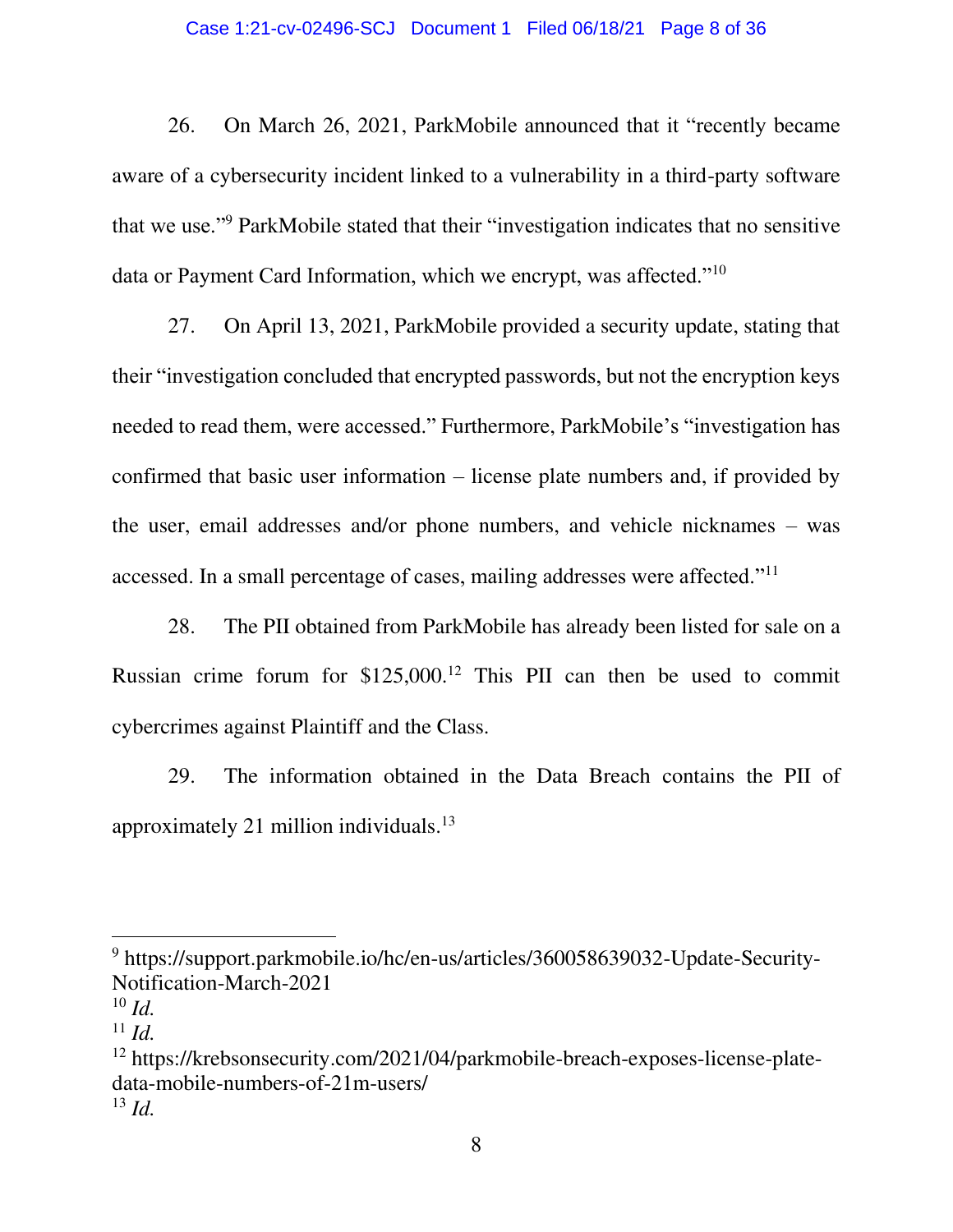# *ParkMobile Obtains, Collects, and Stores Plaintiff's and Class Members' PII*

30. In the ordinary course of doing business with ParkMobile's users, Plaintiff and Class Members are regularly required to provide their sensitive, personal and private protected information in order to register and use Defendant's services.

31. By obtaining, collecting, using, and deriving a benefit from Plaintiff's and Class Members' PII, ParkMobile assumed legal and equitable duties and knew or should have known that it was responsible for protecting Plaintiff's and Class Members' PII from disclosure.

32. Plaintiff and Class Members reasonably expect that service providers such as Defendant will use the utmost care to keep this information confidential and securely maintained, to use this information for business purposes only, and to make only authorized disclosures of this information.

33. Defendant acknowledges in its privacy policy its obligation to keep users' PII confidential, stating "[a]t ParkMobile, we are committed to respecting your privacy."<sup>14</sup>

34. Despite Defendant's commitment to protecting personal information, ParkMobile failed to prioritize data and cyber security by adopting reasonable data

<sup>14</sup> https://parkmobile.io/privacy-policy/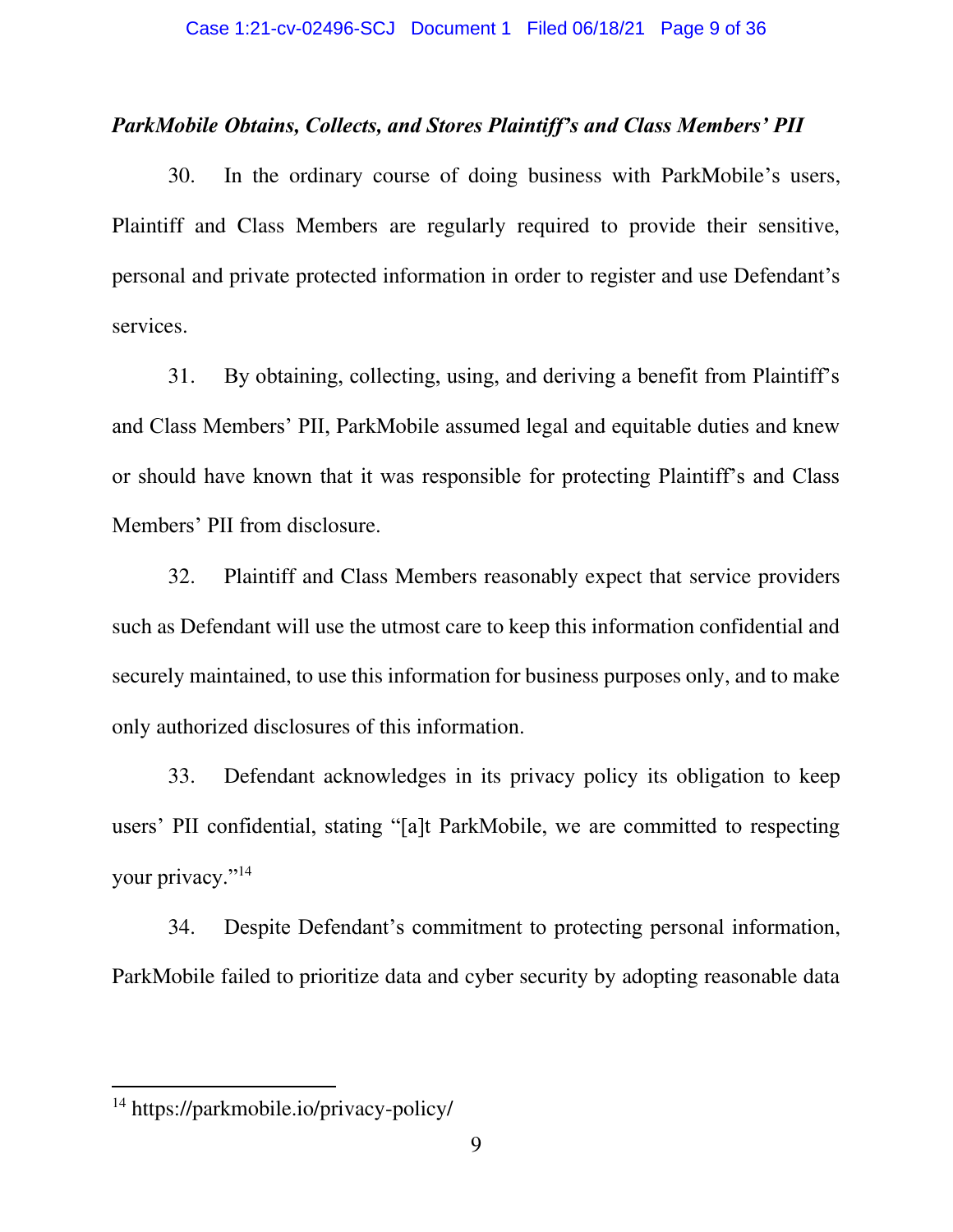#### Case 1:21-cv-02496-SCJ Document 1 Filed 06/18/21 Page 10 of 36

and cyber security measures to prevent and detect the unauthorized access to Plaintiff's and Class Members' PII.

*35.* Had ParkMobile remedied the deficiencies in its information storage and security systems, followed industry guidelines, and adopted security measures recommended by experts in the field, ParkMobile could have prevented intrusion into its information storage and security systems and, ultimately, the theft of Plaintiff's and Class Members' confidential PII.

# *The Value of Private Information and Effects of Unauthorized Disclosure*

36. ParkMobile was well aware that the protected PII it acquires is highly sensitive and of significant value to those who would use it for wrongful purposes.

37. PII is a valuable commodity to identity thieves, particularly when it is aggregated in large numbers and when multiple types of information for a single user are combined. As the FTC recognizes, identity thieves can use this information to commit an array of crimes including identity theft, and medical or financial fraud.<sup>15</sup> Indeed, a robust "cyber black market" exists in which criminals openly post stolen PII and other protected financial information on multiple underground Internet websites, commonly referred to as the "dark web."

<sup>15</sup> https://www.consumer.ftc.gov/articles/0271-warning-signs-identity-theft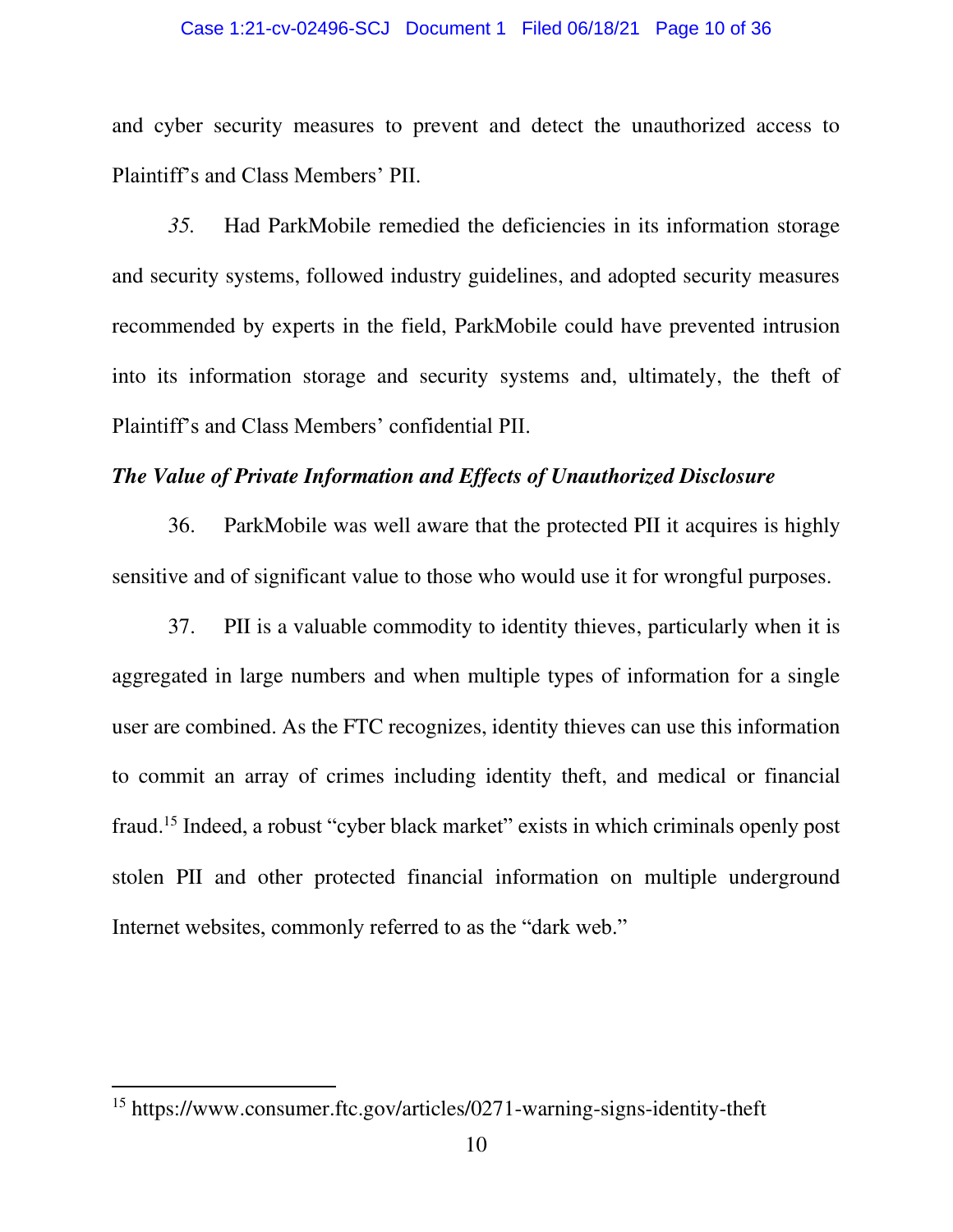#### Case 1:21-cv-02496-SCJ Document 1 Filed 06/18/21 Page 11 of 36

38. PII is valued on the dark web at approximately \$1 per line of information.<sup>16</sup>

39. The ramifications of ParkMobile's failure to keep Plaintiff and Class Members' PII secure are long lasting and severe. Once PII is stolen, fraudulent use of that information and damage to victims may continue for years.

40. Further, criminals often trade stolen PII on the "cyber black market" for years following a breach. Cybercriminals can also post stolen PII on the internet, thereby making such information publicly available.

*41.* ParkMobile knew, or should have known, the importance of safeguarding the PII entrusted to it and of the foreseeable consequences if its data security systems were breached. ParkMobile failed, however, to take adequate cyber security measures to prevent the Data Breach from occurring.

## *FTC Guidelines*

42. ParkMobile is prohibited by the Federal Trade Commission Act, 15 U.S.C. § 45 ("FTC Act") from engaging in "unfair or deceptive acts or practices in or affecting commerce." The Federal Trade Commission ("FTC") has concluded that a company's failure to maintain reasonable and appropriate data security for

<sup>16</sup> https://www.pacetechnical.com/much-identity-worth-blackmarket/#:~:text=Personally%20identifiable%20information%20is%20sold,at%20a %20fast%20food%20joint.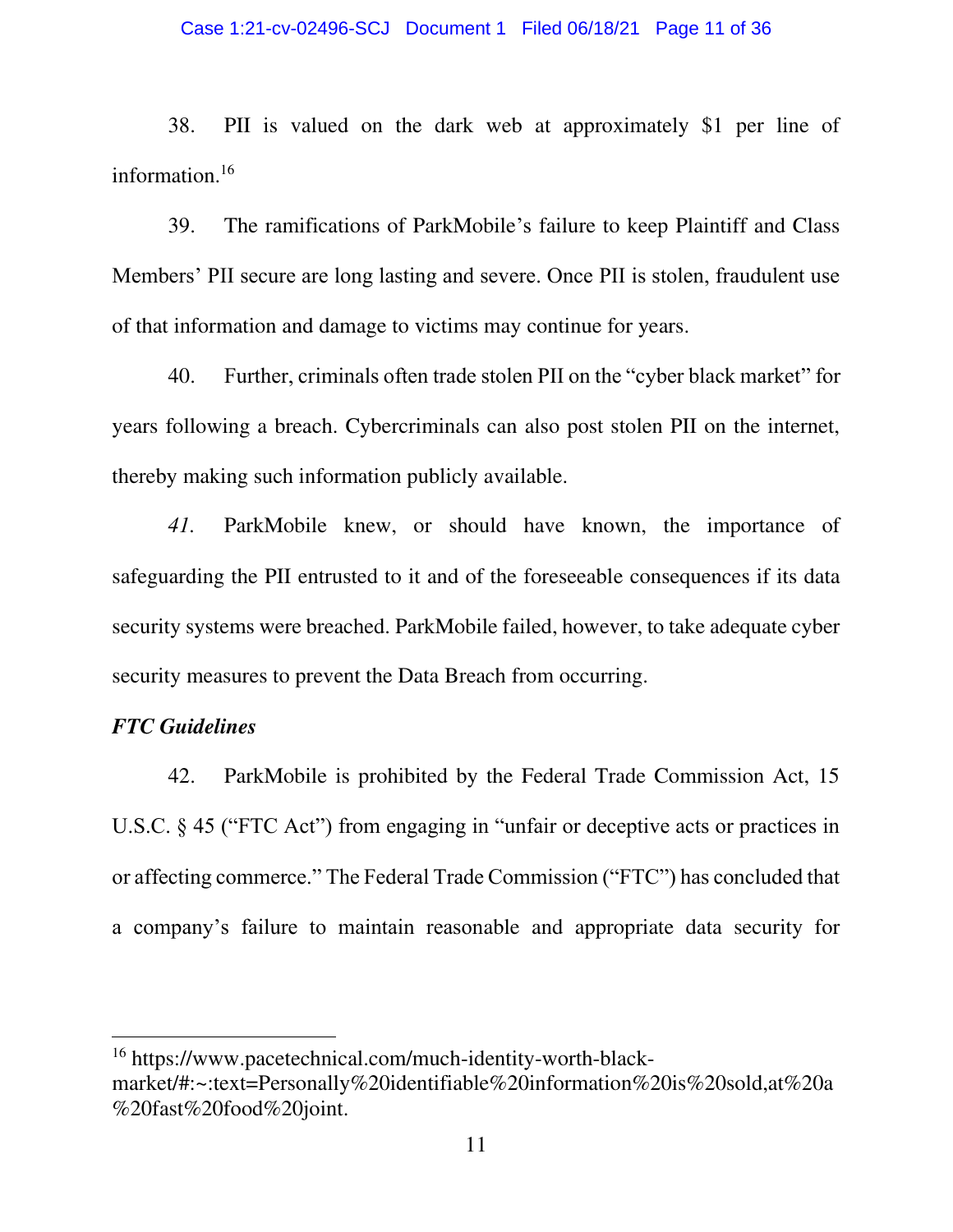consumers' sensitive personal information is an "unfair practice" in violation of the FTC Act.

43. The FTC has promulgated numerous guides for businesses that highlight the importance of implementing reasonable data security practices. According to the FTC, the need for data security should be factored into all business decision-making.<sup>17</sup>

44. The FTC provided cybersecurity guidelines for businesses, advising that businesses should protect personal customer information, properly dispose of personal information that is no longer needed, encrypt information stored on networks, understand their network's vulnerabilities, and implement policies to correct any security problems.<sup>18</sup>

45. The FTC further recommends that companies not maintain PII longer than is needed for authorization of a transaction; limit access to private data; require complex passwords to be used on networks; use industry-tested methods for security; monitor for suspicious activity on the network; and verify that third-party service providers have implemented reasonable security measures.<sup>19</sup>

<sup>17</sup> https://www.ftc.gov/system/files/documents/plain-language/pdf0205 startwithsecurity.pdf

<sup>18</sup> https://www.ftc.gov/system/files/documents/plain-language/pdf-0136protetingpersonal-information.pdf.

<sup>19</sup> *Id.*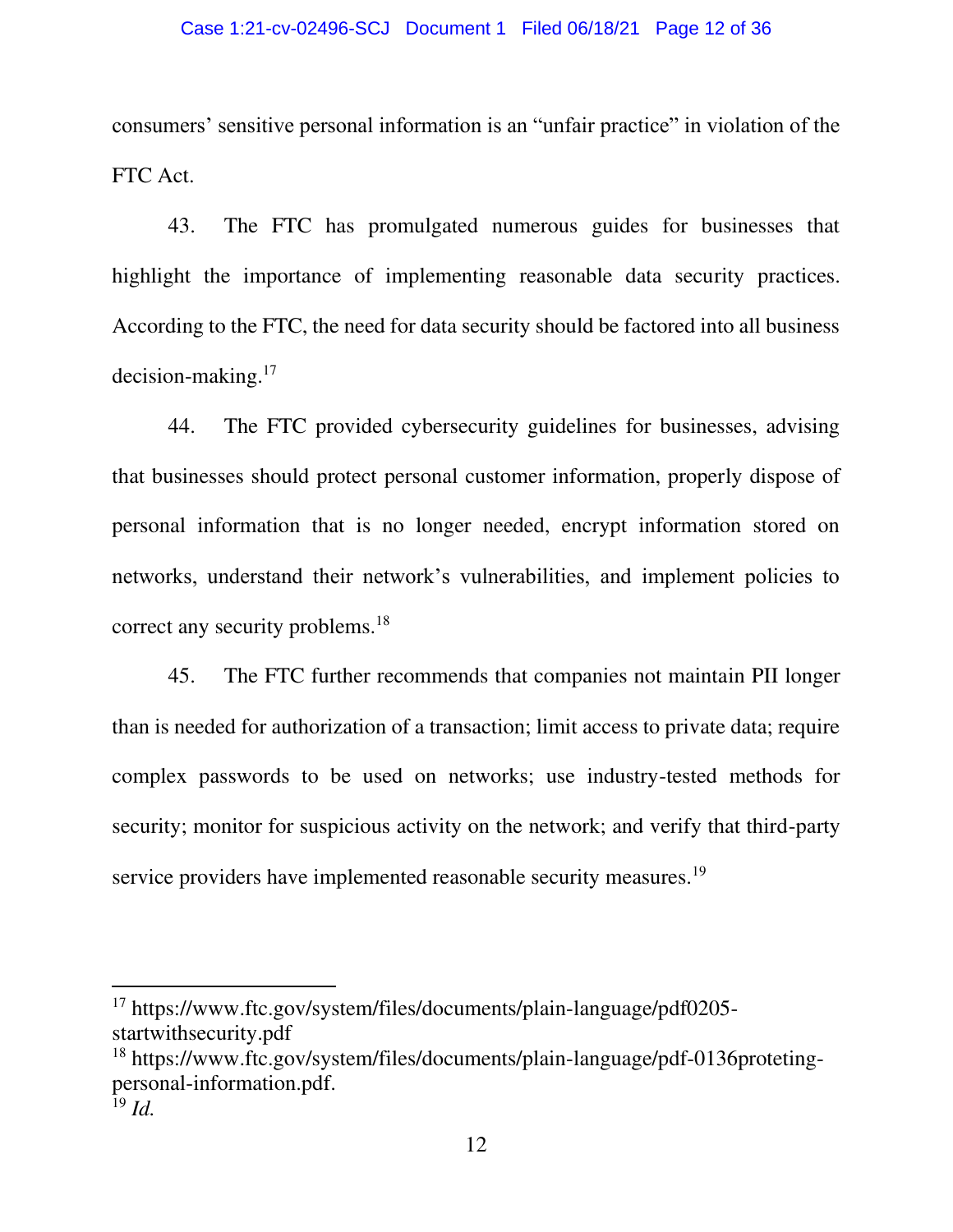#### Case 1:21-cv-02496-SCJ Document 1 Filed 06/18/21 Page 13 of 36

46. The FTC has brought enforcement actions against businesses for failing to adequately and reasonably protect customer data, treating the failure to employ reasonable and appropriate measures to protect against unauthorized access to confidential consumer data as an unfair act or practice prohibited by Section 5 of the FTC Act. Orders resulting from these actions further clarify the measures businesses must take to meet their data security obligations.

47. ParkMobile failed to properly implement basic data security practices. ParkMobile's failure to employ reasonable and appropriate measures to protect against unauthorized access to consumer PII constitutes an unfair act or practice prohibited by Section 5 of the FTC Act.

48. ParkMobile was at all times fully aware of its obligations to protect the PII of consumers because of its business model of collecting PII and storing payment information. ParkMobile was also aware of the significant repercussions that would result from its failure to do so.

## *Plaintiff and Class Members Suffered Damages*

49. The ramifications of ParkMobile's failure to keep user PII secure are long lasting and severe. Once PII is stolen, fraudulent use of that information and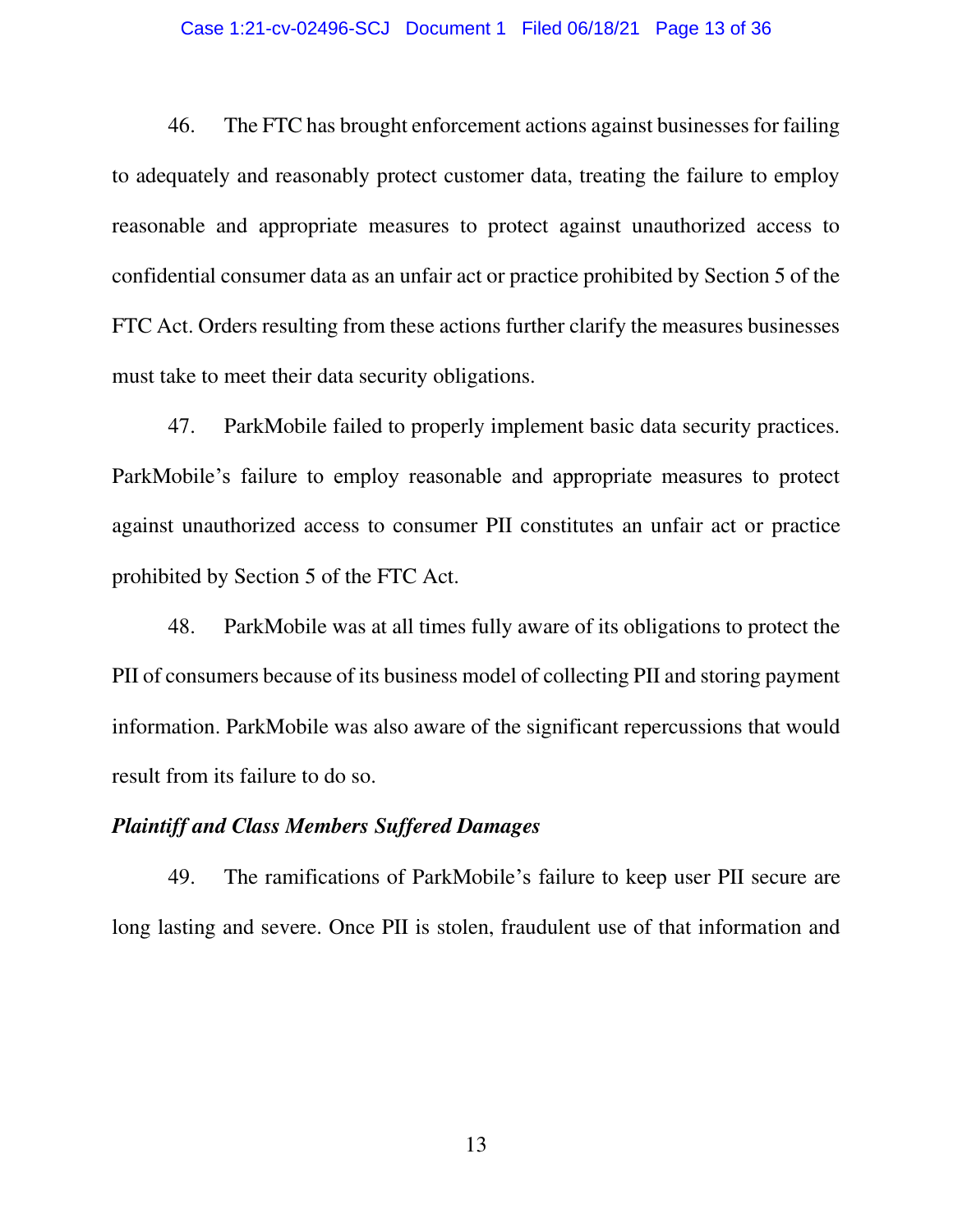#### Case 1:21-cv-02496-SCJ Document 1 Filed 06/18/21 Page 14 of 36

damage to victims may continue for years. Consumer victims of data breaches are more likely to become victims of identity fraud, occurring 65 percent of the time.<sup>20</sup>

50. In 2019 alone, consumers lost more than \$1.9 billion to identity theft and fraud. $21$ 

51. Besides the monetary damage sustained, consumers may also spend anywhere from approximately 7 hours to upwards to over 1,000 hours trying to resolve identity theft issues.<sup>22</sup>

52. Plaintiff and Class Members now face years of constant surveillance of their financial and personal records, monitoring, and loss of rights. The Class is incurring and will continue to incur such damages in addition to any fraudulent use of their PII.

53. Despite all of the publicly available knowledge of the continued compromises of PII, ParkMobile's approach to maintaining the privacy of PII was reckless, or in the very least, negligent.

<sup>20</sup> https://www.identityforce.com/blog/identity-theft-odds-identity-theftstatistics#:~:text=In%202019%2C%2014.4%20million%20consumers,about%201 %20in%2015%20people&text=Identity%20theft%20is%20the%20most,data%20b reaches%20increased%20by%2017%25 <sup>21</sup> *Id.*

<sup>22</sup> https://www.lifelock.com/learn-identity-theft-resources-how-long-does-it-taketo-recover-from-identity-

theft.html#:~:text=And%20ID%20theft%20recovery%20is,more%20resolving%20 identity%20theft%20problems.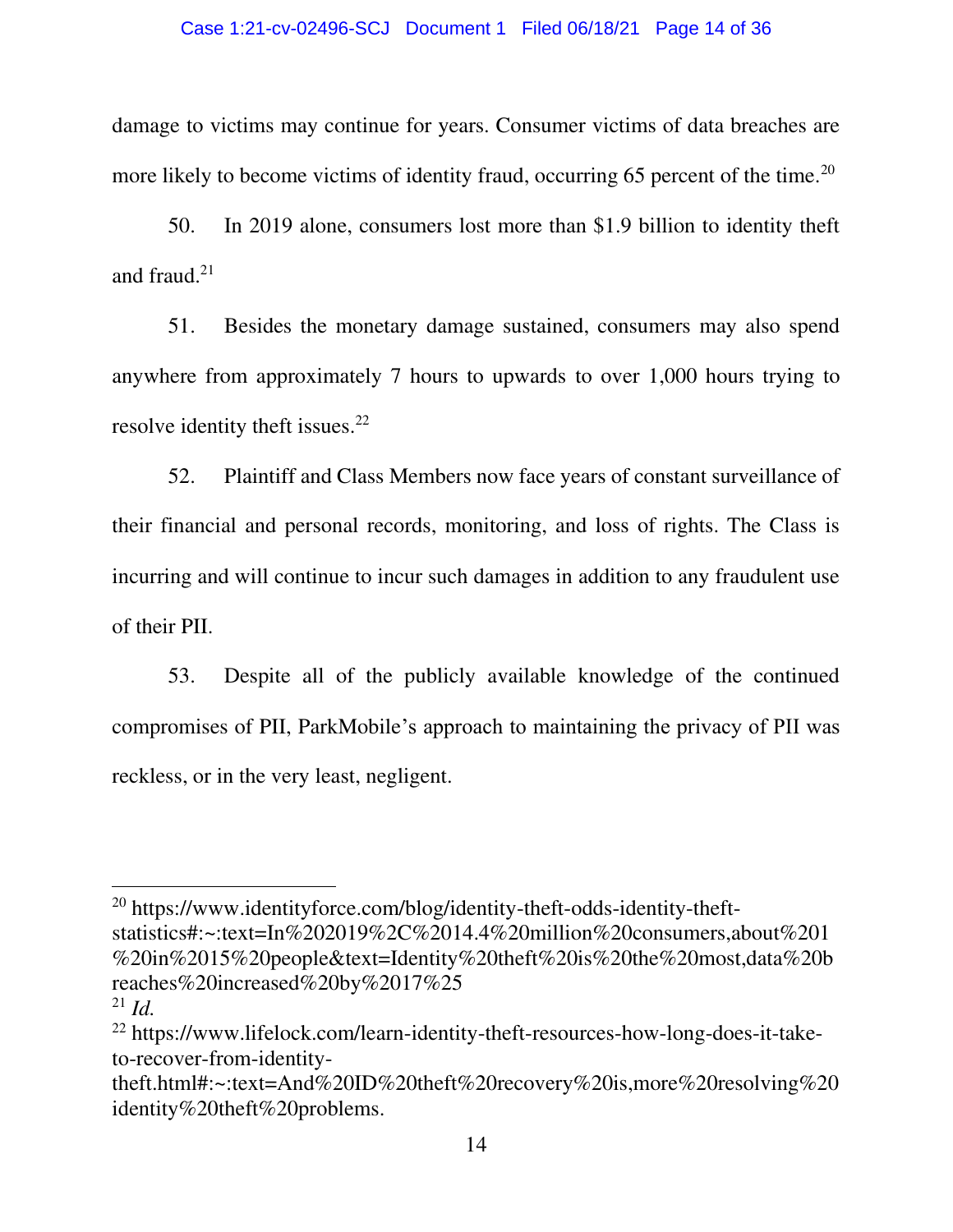#### Case 1:21-cv-02496-SCJ Document 1 Filed 06/18/21 Page 15 of 36

54. As a result of ParkMobile's failure to prevent the Data Breach, Plaintiff and Class Members have suffered and will continue to suffer injuries, including loss of time and productivity through efforts to ameliorate, mitigate, and deal with the future consequences of the Data Breach; theft of their valuable PII; the imminent and certainly impending injury flowing from fraud and identity theft posed by their PII being placed in the hands of criminals; damages to and diminution in value of their PII that was entrusted to Defendant with the understanding the Defendant would safeguard the PII against disclosure; and continued risk to Plaintiff's and the Class Members' PII, which remains in the possession of Defendant and which is subject to further breaches so long as Defendant fails to undertake appropriate and adequate measures to protect the PII that was entrusted to it.

# **CLASS ALLEGATIONS**

55. Pursuant to Rule 23 of the Federal Rules of Civil Procedure, Plaintiff seeks certification of the "Nationwide Class" defined as:

All individuals in the United States whose PII was compromised in the ParkMobile Data Breach which occurred around March 2021.

56. The Nationwide Class asserts claims against Defendant for negligence, negligence *per se*, and declaratory judgment.

57. Pursuant to Rule 23 of the Federal Rules of Civil Procedure, Plaintiff seeks certification of the "Florida Subclass" defined as: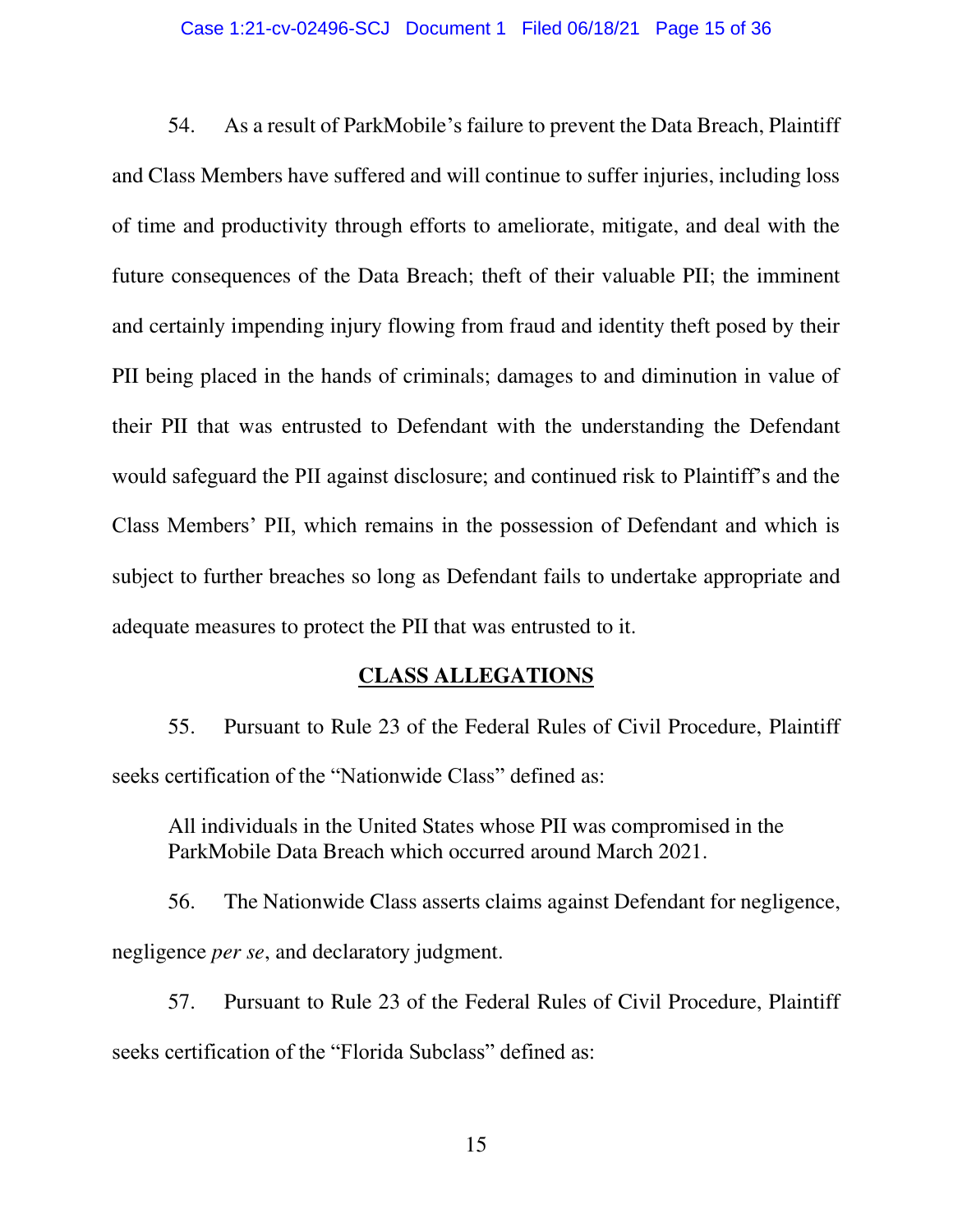All individuals residing in Florida whose PII was compromised in the ParkMobile Data Breach which occurred around March 2021.

58. The Florida Subclass asserts claims against Defendant for violation of the Florida Deceptive and Unfair Trade Practices Act.

59. Excluded from the Nationwide Class and Florida Subclass is Defendant, their subsidiaries and affiliates, their officers, directors and members of their immediate families and any entity in which Defendant has a controlling interest, the legal representative, heirs, successors, or assigns of any such excluded party, the judicial officer(s) to whom this action is assigned, and the members of their immediate families.

60. Plaintiff reserves the right to modify or amend the definition of the proposed Nationwide Class and Florida Subclass if necessary before this Court determines whether certification is appropriate.

61. The requirements of Rule  $23(a)(1)$  are satisfied. The class and subclass described above are so numerous that joinder of all individual members in one action would be impracticable. The disposition of the individual claims of the respective class members through this class action will benefit both the parties and this Court. The exact size of the class and subclass and the identities of the individual members thereof are ascertainable through Defendant's records, including but not limited to, the files implicated in the Data Breach.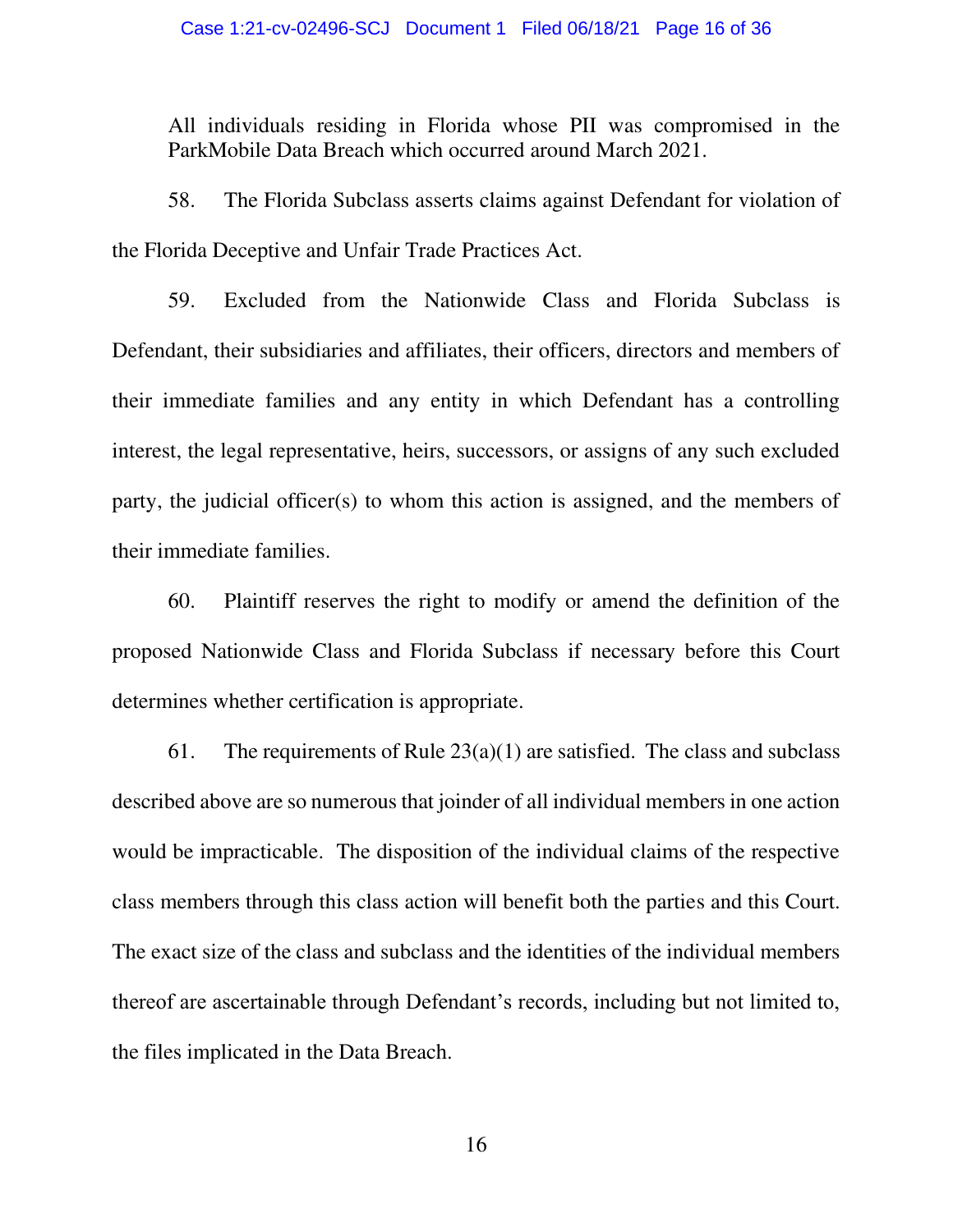62. The requirements of Rule  $23(a)(2)$  are satisfied. There is a well-defined community of interest and there are common questions of fact and law affecting members of the Nationwide Class and Florida Subclass. The questions of fact and law common to the Nationwide Class and Florida Subclass predominate over questions which may affect individual members and include the following:

a. Whether and to what extent Defendant had a duty to protect the PII of Plaintiff and Class Members;

b. Whether Defendant was negligent in collecting and storing Plaintiff's and Class Members' PII;

c. Whether Defendant had duties not to disclose the PII of Class Members to unauthorized third parties;

d. Whether Defendant took reasonable steps and measures to safeguard Plaintiff's and Class Members' PII;

e. Whether Defendant failed to adequately safeguard the PII of Class Members;

f. Whether Defendant breached its duties to exercise reasonable care in handling Plaintiff's and Class Members' PII by storing that information unencrypted on computers and hard drives in the manner alleged herein, including failing to comply with industry standards;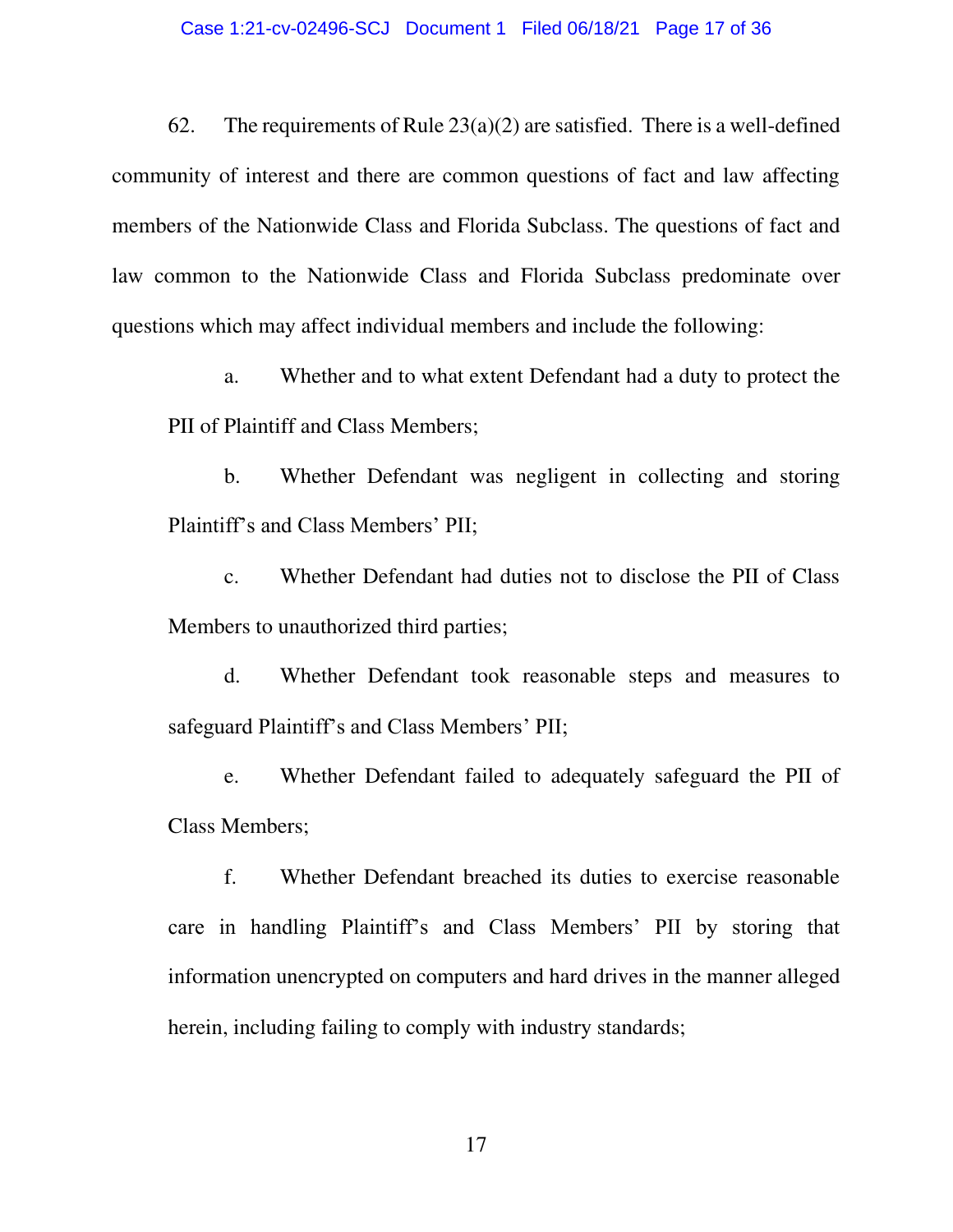g. Whether Defendant failed to implement and maintain reasonable security procedures and practices appropriate to the nature and scope of the information compromised in the Data Breach;

h. Whether Defendant had respective duties not to use the PII of Class Members for non-business purposes;

i. Whether Defendant adequately, promptly, and accurately informed Plaintiff and Class Members that their PII had been compromised;

j. Whether Plaintiff and Class Members are entitled to damages as a result of Defendant's wrongful conduct; and

k. Whether Plaintiff and Class Members are entitled to injunctive relief to redress the imminent and currently ongoing harm faced as a result of the Data Breach.

63. The requirements of Rule  $23(a)(3)$  are satisfied. Plaintiff's claims are typical of the claims of the members of the Nationwide Class and Florida Subclass. The claims of the Plaintiff and members of the Nationwide Class and Florida Subclass are based on the same legal theories and arise from the same failure by Defendant to safeguard PII.

64. Plaintiff and members of the Nationwide Class and Florida Subclass were customers of ParkMobile, each having their PII obtained by an unauthorized third party.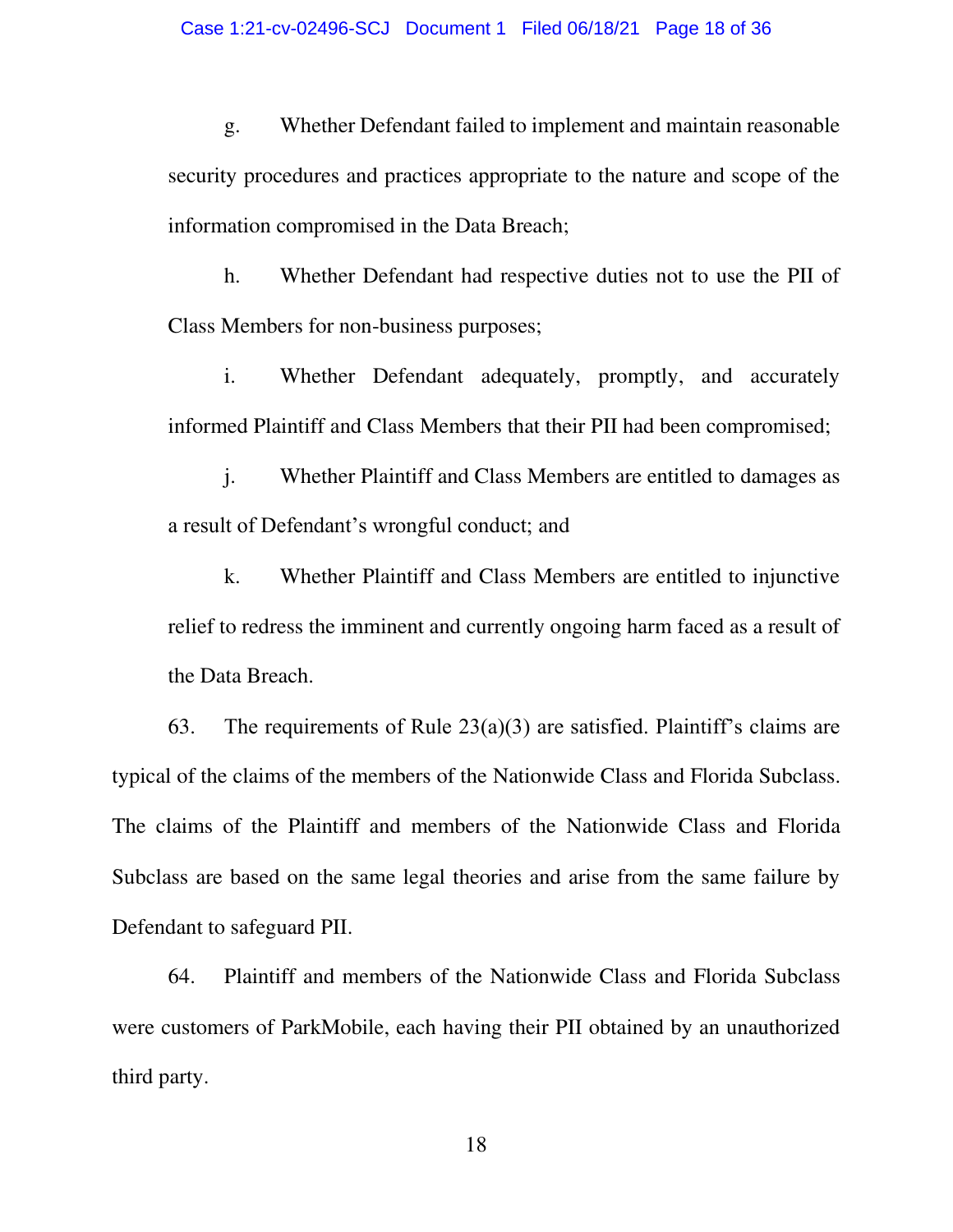65. The requirements of Rule  $23(a)(4)$  are satisfied. Plaintiff is an adequate representative of the Nationwide Class and Florida Subclass because his interests do not conflict with the interests of the Class Members. Plaintiff will fairly, adequately, and vigorously represent and protect the interests of the members of the Nationwide Class and Florida Subclass and has no interests antagonistic to the Class Members. In addition, Plaintiff has retained counsel who are competent and experienced in the prosecution of class action litigation. The claims of Plaintiff and the Class Members are substantially identical as explained above. While the aggregate damages that may be awarded to the members of the Nationwide Class and Florida Subclass are likely to be substantial, the damages suffered by the individual members are relatively small. As a result, the expense and burden of individual litigation make it economically infeasible and procedurally impracticable for each member of the Nationwide Class and Florida Subclass to individually seek redress for the wrongs done to them. Certifying the case as a Nationwide Class and Florida Subclass will centralize these substantially identical claims in a single proceeding, which is the most manageable litigation method available to Plaintiff and the Class and will conserve the resources of the parties and the court system, while protecting the rights of each Class Member. Defendant's uniform conduct is generally applicable to the Class as a whole, making relief appropriate with respect to each Class Member.

## *Georgia Law Should Apply to Plaintiff and the Nationwide Class*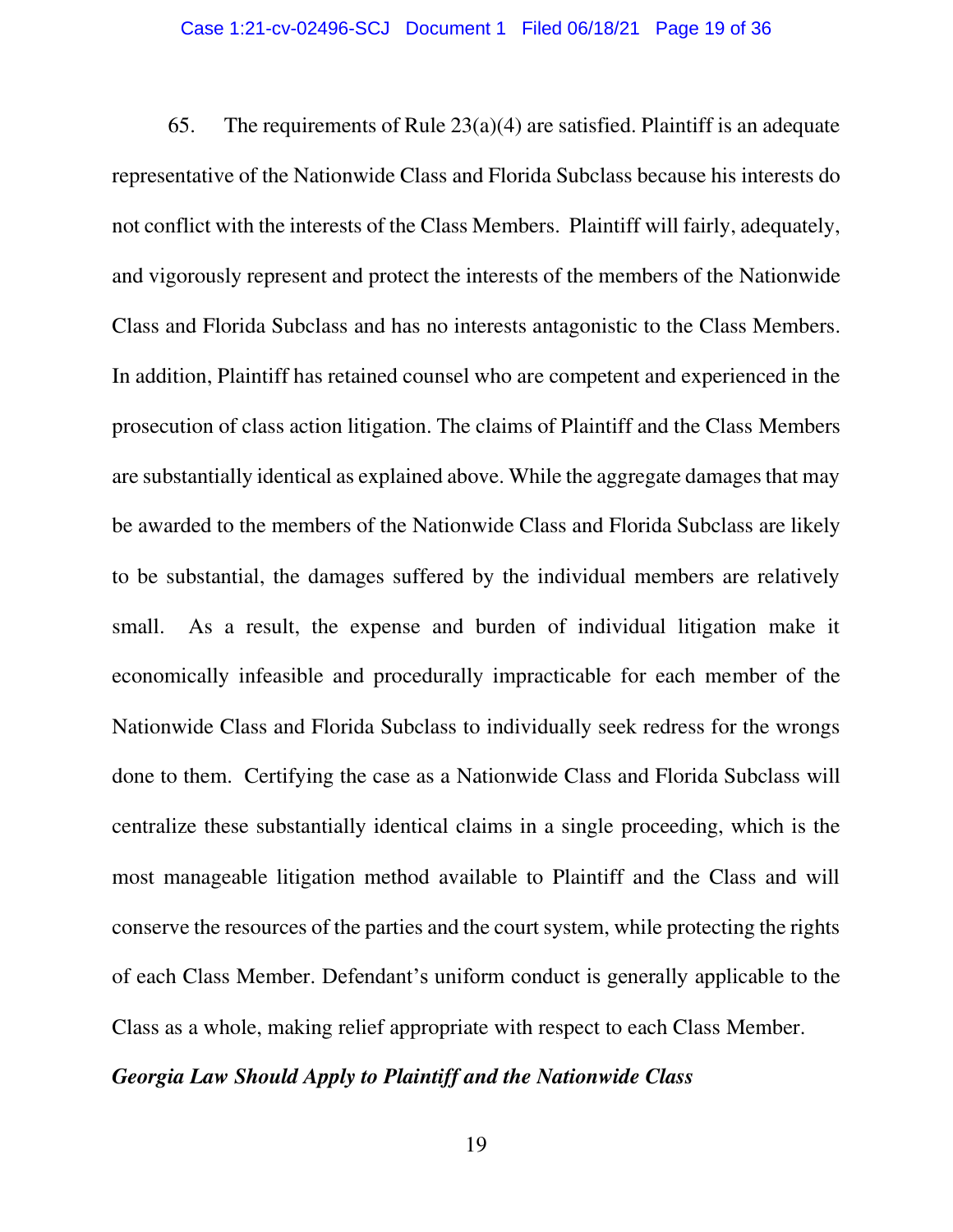## Case 1:21-cv-02496-SCJ Document 1 Filed 06/18/21 Page 20 of 36

66. The State of Georgia has a significant interest in regulating the conduct of businesses operating within its borders. Georgia, which seeks to protect the rights and interests of Georgia and all residents and citizens of the United States against a company headquartered and doing business in Georgia, has a greater interest in the claims of Plaintiff and the Nationwide Class than any other state and is most intimately concerned with the claims and outcome of this litigation.

67. The principal place of business and headquarters of ParkMobile, located at 1100 Spring Street NW in Atlanta, Georgia, is the "nerve center" of its business activities – the place where its high-level officers direct, control, and coordinate ParkMobile's activities, including its data security functions and major policy, financial, and legal decisions.

68. ParkMobile LLC's sole member also is a citizen of Georgia.

69. ParkMobile's actions leading up to the Data Breach, and its response thereafter, and corporate decisions surrounding such response, were made from and in Georgia.

70. ParkMobile's breaches of duty to Plaintiff and Class Members emanated from Georgia.

71. Application of Georgia law to the Nationwide Class with respect to Plaintiff's and the Class' claims is neither arbitrary nor fundamentally unfair because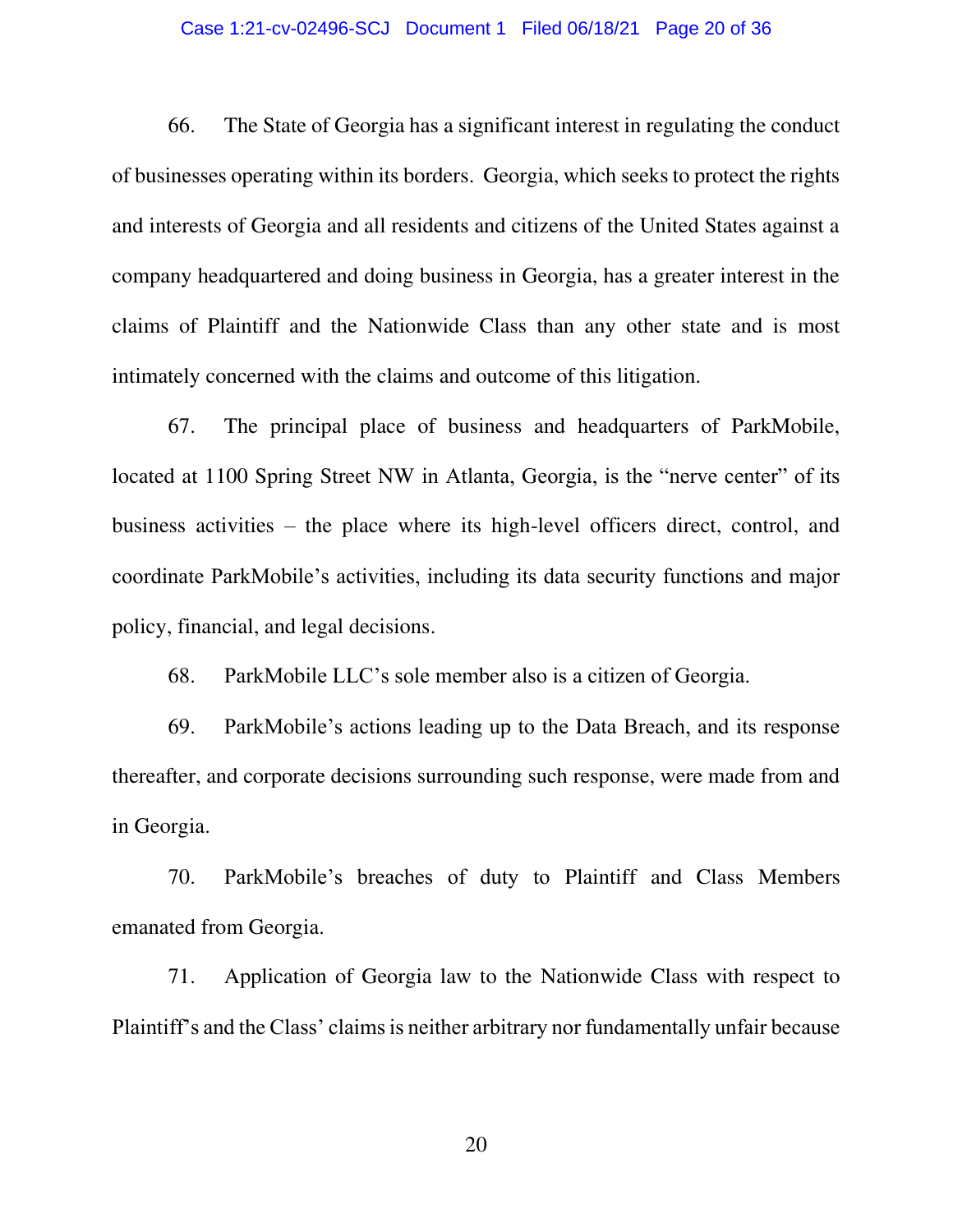### Case 1:21-cv-02496-SCJ Document 1 Filed 06/18/21 Page 21 of 36

Georgia has significant contacts and a significant aggregation of contacts that create a State interest in the claims of Plaintiff and the Class.

72. Specifically, ParkMobile's Terms of Service specifically state that the "laws of the State of Georgia, U.S.A., excluding Georgia's conflict of laws rules, will apply to any disputes arising out of or relating to these terms of the Services. All claims arising out of or relating to these terms of Services will be litigated exclusively in the federal or state courts of Fulton County, Georgia, USA, and you and ParkMobile consent to personal jurisdiction in those courts." *See* www.parkmobile.io.

73. Under Georgia's choice of law principles, which are applicable to this action, the common law of Georgia applies to the nationwide common law claims of all Class Members. Additionally, given Georgia's significant interest in regulating the conduct of businesses operating within its borders, and that Georgia has the most significant relationship to ParkMobile, as it is headquartered in Georgia, ParkMobile's computer systems are located in Georgia, and its executives and officers are located and made decisions which led to the Data Breach, there is no conflict in applying Georgia law to non-resident consumers such as Plaintiff and the Nationwide Class.

74. In the alternative, Florida law applies to members of the Florida subclass.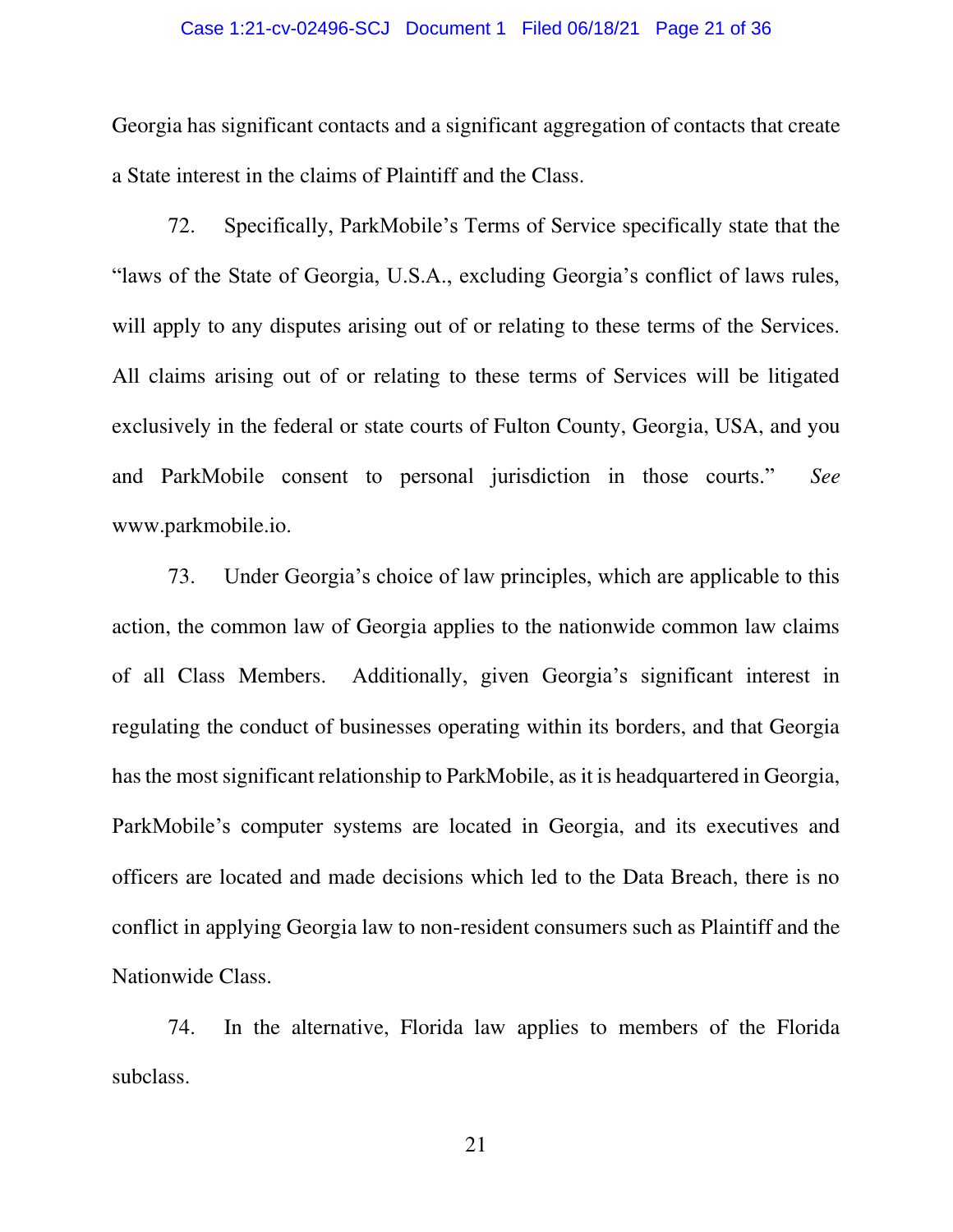# **FIRST CAUSE OF ACTION NEGLIGENCE (On Behalf of Plaintiff and the Nationwide Class)**

75. Plaintiff restates and realleges all proceeding allegations above as if fully set forth herein.

76. ParkMobile owed a duty under common law to Plaintiff and Class Members to exercise reasonable care in obtaining, retaining, securing, safeguarding, deleting and protecting their PII in its possession from being compromised, lost, stolen, accessed and misused by unauthorized persons. More specifically, this duty included, among other things: (a) designing, maintaining, and testing ParkMobile's security systems to ensure that Plaintiff's and Class Members' PII in ParkMobile's possession was adequately secured and protected; (b) implementing processes that would detect a breach of its security system in a timely manner; (c) timely acting upon warnings and alerts, including those generated by its own security systems, regarding intrusions to its networks; and (d) maintaining data security measures consistent with industry standards.

77. ParkMobile's duty to use reasonable care arose from several sources, including but not limited to those described below.

78. ParkMobile had a common law duty to prevent foreseeable harm to others. This duty existed because Plaintiff and Class Members were the foreseeable and probable victims of any inadequate security practices on the part of Defendant.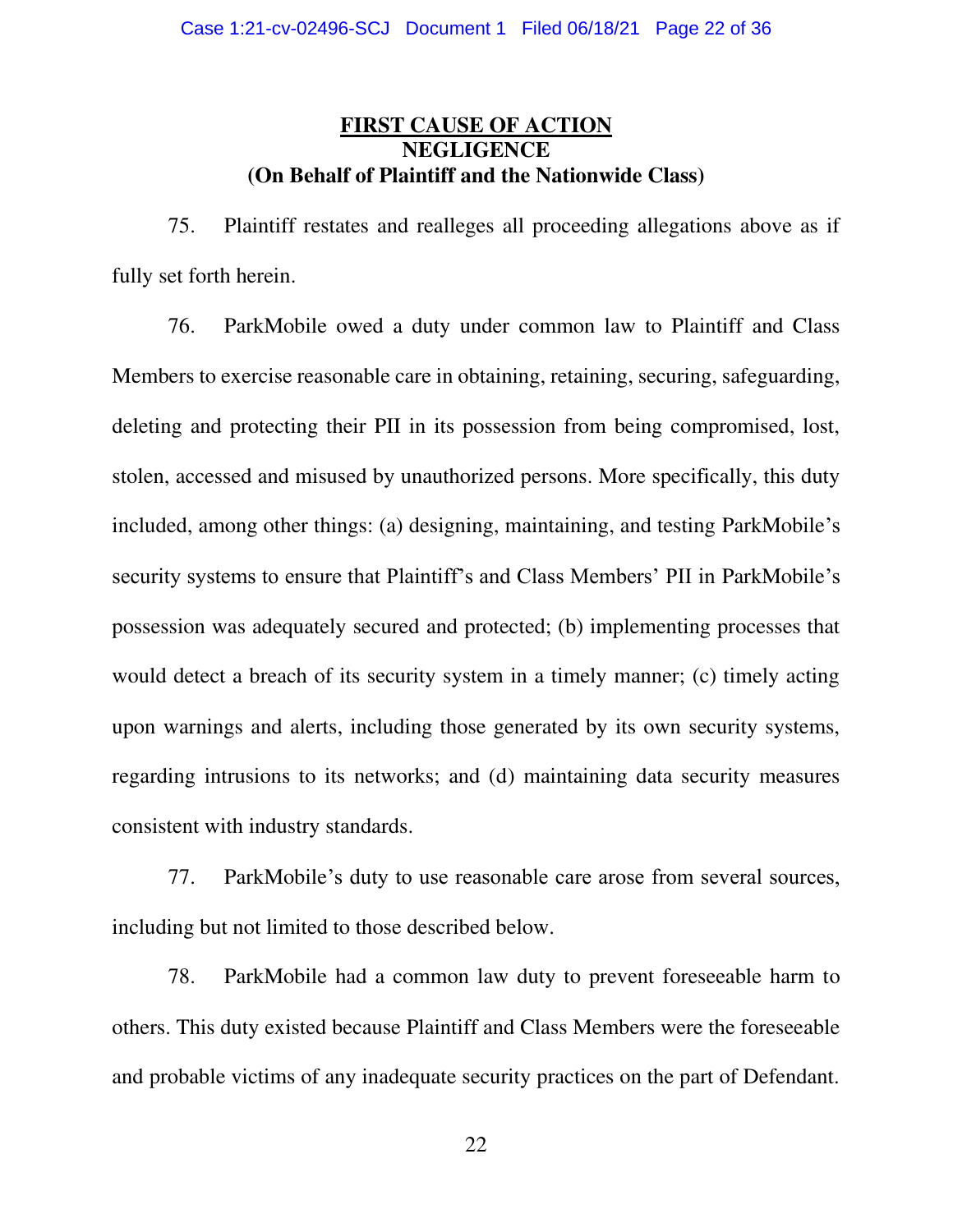#### Case 1:21-cv-02496-SCJ Document 1 Filed 06/18/21 Page 23 of 36

By collecting and storing valuable PII that is routinely targeted by criminals for unauthorized access, ParkMobile was obligated to act with reasonable care to protect against these foreseeable threats.

79. ParkMobile admits that it has the responsibility to protect consumer data, that it is entrusted with this data, and that it did not live up to its responsibility to protect the PII at issue here.

80. ParkMobile breached the duties owed to Plaintiff and Class Members and thus was negligent. ParkMobile breached these duties by, among other things, failing to: (a) exercise reasonable care and implement adequate security systems, protocols and practices sufficient to protect the PII of Plaintiff and Class Members; (b) detect the breach while it was ongoing; (c) maintain security systems consistent with industry standards; and (d) disclose that Plaintiff's and Class Members' PII in ParkMobile's possession had been or was reasonably believed to have been, stolen or compromised.

81. But for ParkMobile's wrongful and negligent breach of its duties owed to Plaintiff and Class Members, their PII would not have been compromised.

82. As a direct and proximate result of ParkMobile's negligence, Plaintiff and Class Members have suffered injuries, including:

a. Theft of their PII;

b. Costs associated with requesting credit freezes;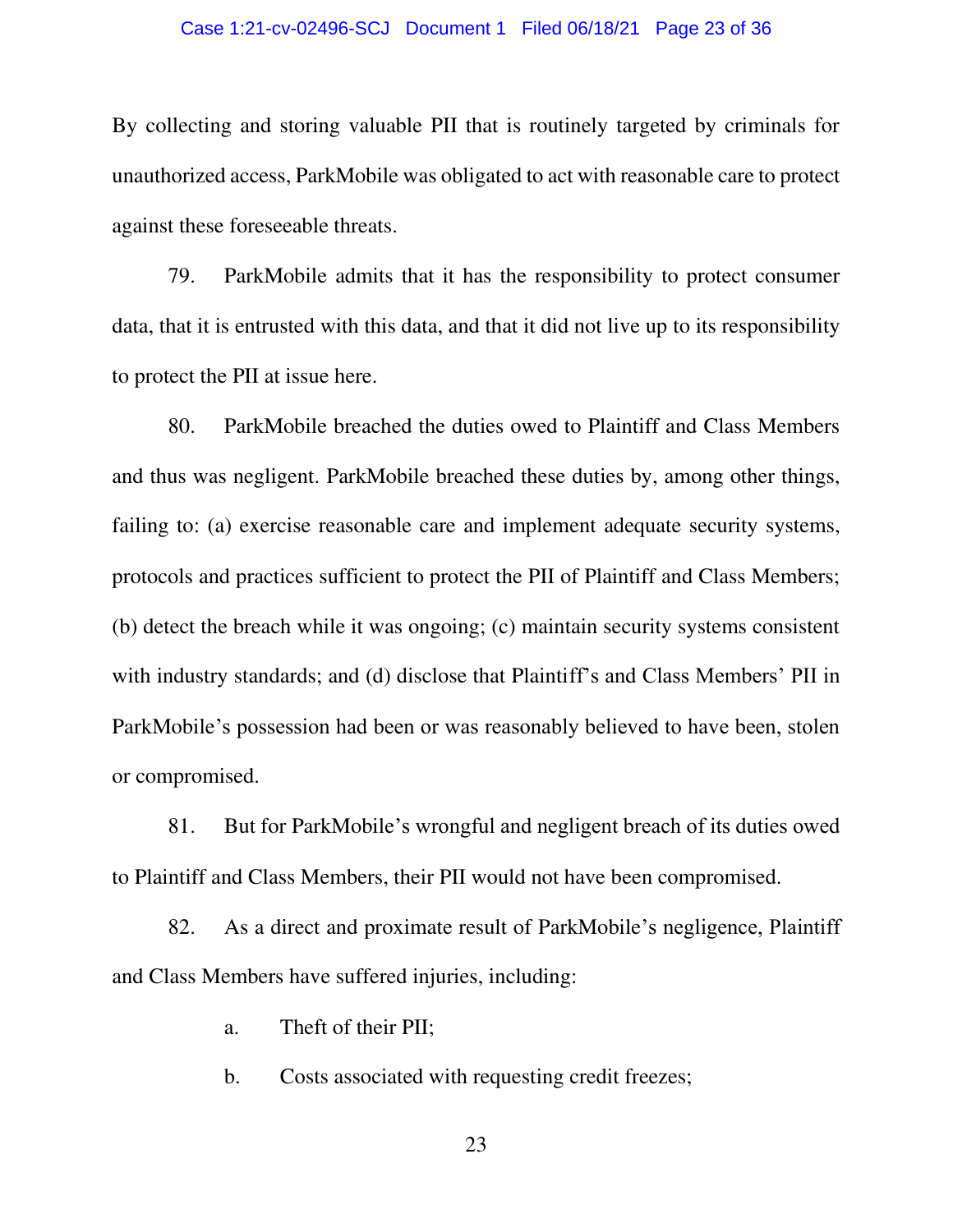c. Costs associated with the detection and prevention of identity theft;

d. Costs associated with purchasing credit monitoring and identity theft protection services;

e. Lowered credit scores resulting from credit inquiries following fraudulent activities;

f. Costs associated with time spent and the loss of productivity from taking time to address and attempt to ameliorate, mitigate, and deal with the actual and future consequences of the ParkMobile Data Breach;

g. The imminent and certainly impending injury flowing from potential fraud and identity theft posed by their PII being placed in the hands of criminals;

h. Damages to and diminution in value of their PII entrusted, directly or indirectly, to ParkMobile with the mutual understanding that ParkMobile would safeguard Plaintiff's and Class Members data against theft and not allow access and misuse of their data by others; and

i. Continued risk of exposure to hackers and thieves of their PII, which remains in ParkMobile's possession and is subject to further breaches so long as ParkMobile fails to undertake appropriate and adequate measures to protected Plaintiff.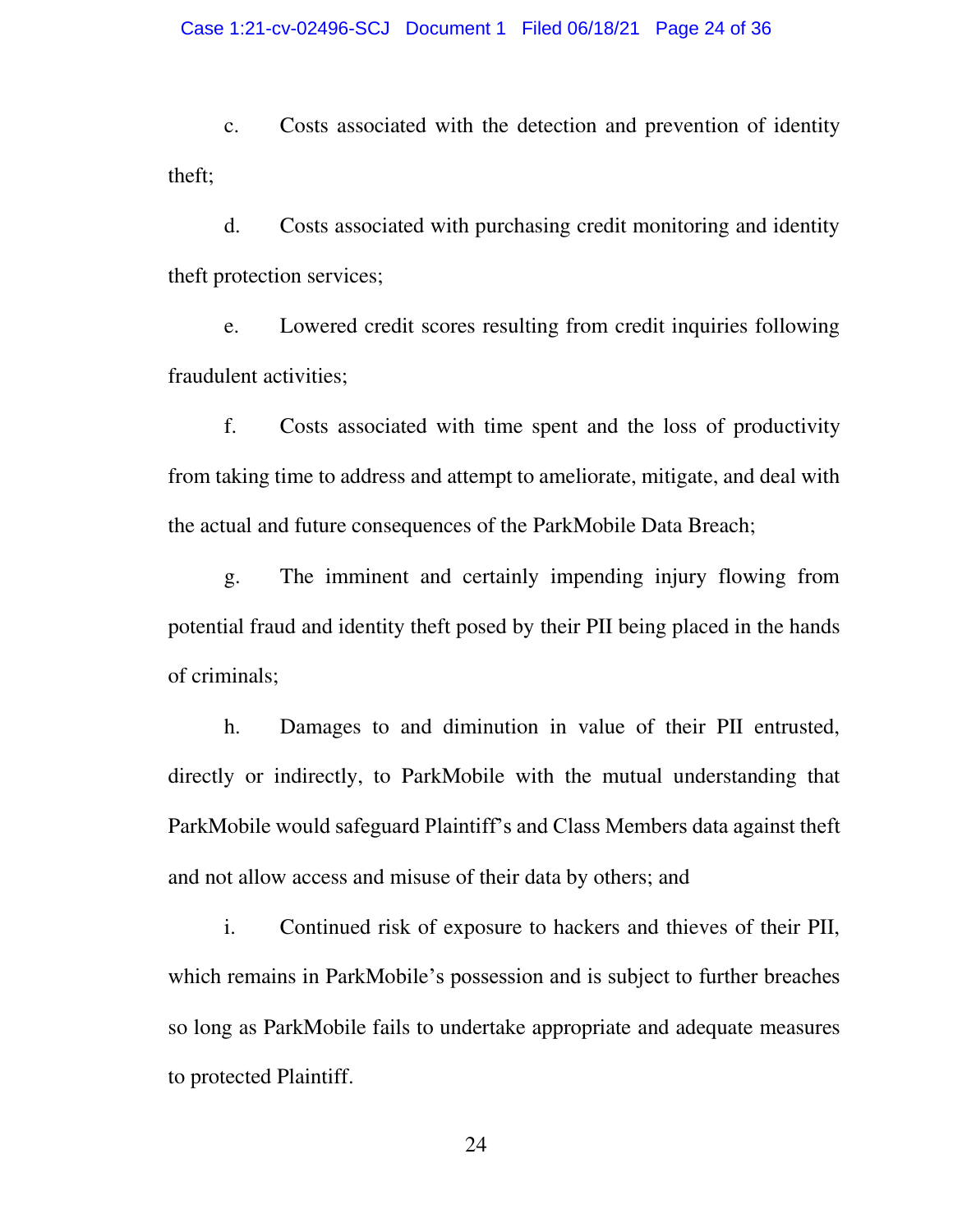83. As a direct and proximate result of ParkMobile's negligence, Plaintiff and Class Members are entitled to damages, including compensatory, punitive, and/or nominal damages, in an amount to be proven at trial.

# **SECOND CAUSE OF ACTION NEGLIGENCE PER SE (On Behalf of Plaintiff and the Nationwide Class)**

84. Plaintiff restates and realleges all proceeding factual allegations above as if fully set forth herein.

85. Section 5 of the FTC Act prohibits "unfair . . . practices in or affecting commerce" including, as interpreted and enforced by the FTC, the unfair act or practice by companies such as ParkMobile for failing to use reasonable measures to protect PII. Various FTC publications and orders also form the basis of ParkMobile's duty.

86. ParkMobile violated Section 5 of the FTC Act by failing to use reasonable measures to protect PII and not complying with the industry standards. ParkMobile's conduct was particularly unreasonable given the nature and amount of PII it obtained and stored and the foreseeable consequences of a data breach.

87. ParkMobile's violation of Section 5 of the FTC Act constitutes negligence *per se*.

88. Plaintiff and Class Members are consumers within the class of persons Section 5 of the FTC Act was intended to protect.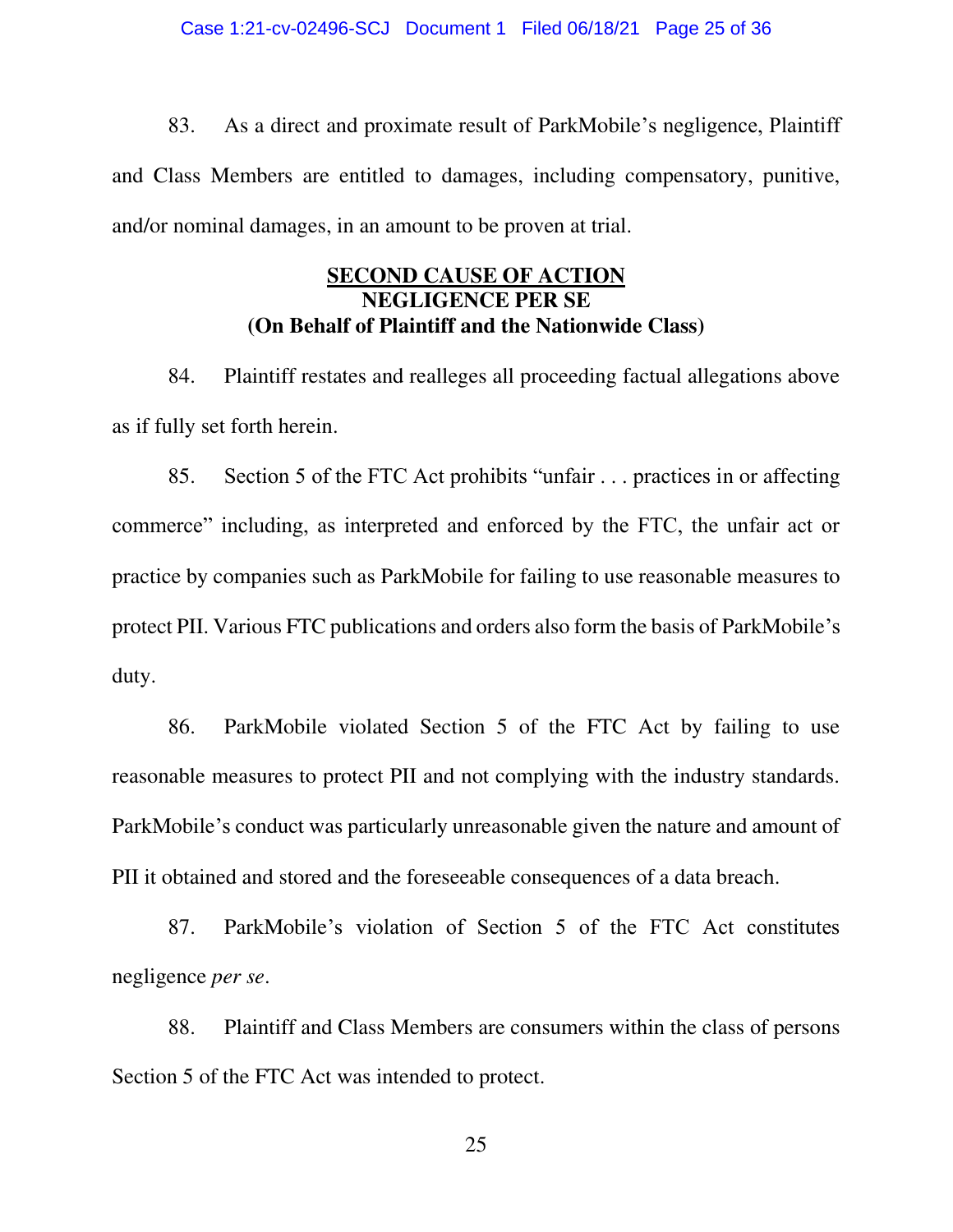## Case 1:21-cv-02496-SCJ Document 1 Filed 06/18/21 Page 26 of 36

89. Moreover, the harm that has occurred is the type of harm that the FTC Act was intended to guard against. Indeed, the FTC has pursued over fifty enforcement actions against businesses which, as a result of their failure to employ reasonable data security measures and avoid unfair and deceptive practices, caused the same harm suffered by Plaintiff and Class Members.

90. Additionally, ParkMobile has a duty to act reasonably in handling consumer data and to use reasonable data security measures that arises under the Gramm–Leach–Bliley Act's implementing regulations, 16 C.F.R. § 314 (the "Safeguards Rule"), which "sets forth standards for developing, implementing, and maintaining reasonable administrative, technical, and physical safeguards to protect the security, confidentiality, and integrity of customer information" and "applies to the handling of customer information by all financial institutions[.]" 16 C.F.R. §  $314.1(a)-(b)$ .

91. The Safeguards Rule "applies to all customer information in [a financial institution's] possession, regardless of whether such information pertains to individuals with whom [a financial institution has] a customer relationship, or pertains to the customers of other financial institutions that have provided such information to [the subject financial institution]." 16 C.F.R. § 314.1(b).

92. The Safeguards Rule requires financial institutions and entities who act on behalf of financial institutions to "develop, implement, and maintain a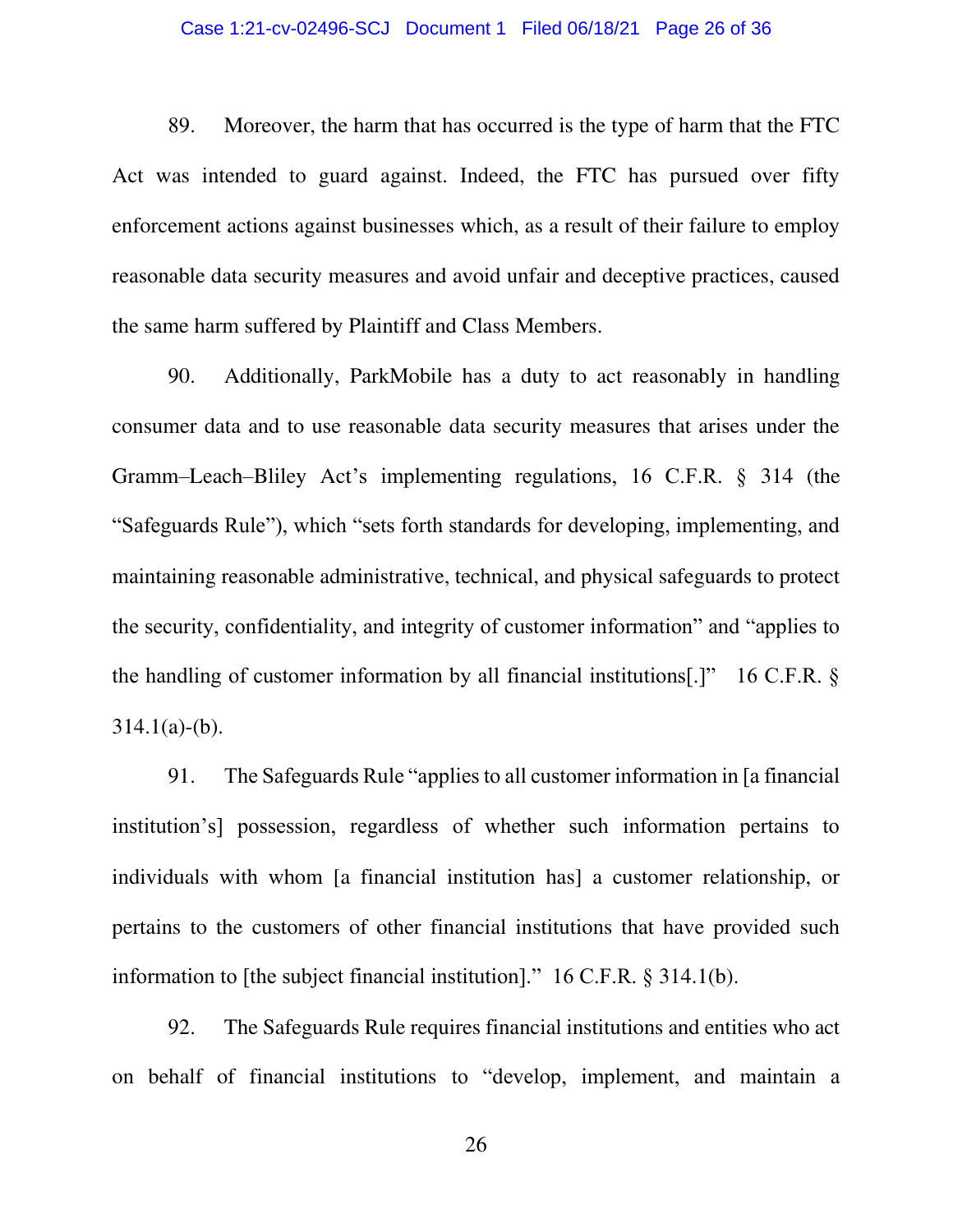## Case 1:21-cv-02496-SCJ Document 1 Filed 06/18/21 Page 27 of 36

comprehensive information security program that is written in one or more readily accessible parts and contains administrative, technical, and physical safeguards that are appropriate to [the financial institution's] size and complexity, the nature and scope of [the financial institution's] activities, and the sensitivity of any customer information at issue."  $16$  C.F.R. § 314.3(a).

93. Specifically, the Safeguards Rule requires entities to:

(b) Identify reasonably foreseeable internal and external risks to the security, confidentiality, and integrity of customer information that could result in the unauthorized disclosure, misuse, alteration, destruction or other compromise of such information, and assess the sufficiency of any safeguards in place to control these risks. At a minimum, such a risk assessment should include consideration of risks in each relevant area of your operations, including:

(1) Employee training and management;

(2) Information systems, including network and software design, as well as information processing, storage, transmission and disposal; and

(3) Detecting, preventing and responding to attacks, intrusions, or other systems failures.

(c) Design and implement information safeguards to control the risks you identify through risk assessment, and regularly test or otherwise monitor the effectiveness of the safeguards' key controls, systems, and procedures.

\* \* \*

(e) Evaluate and adjust your information security program in light of the results of the testing and monitoring required by paragraph (c) of this section; any material changes to your operations or business arrangements; or any other circumstances that you know or have reason to know may have a material impact on your information security program.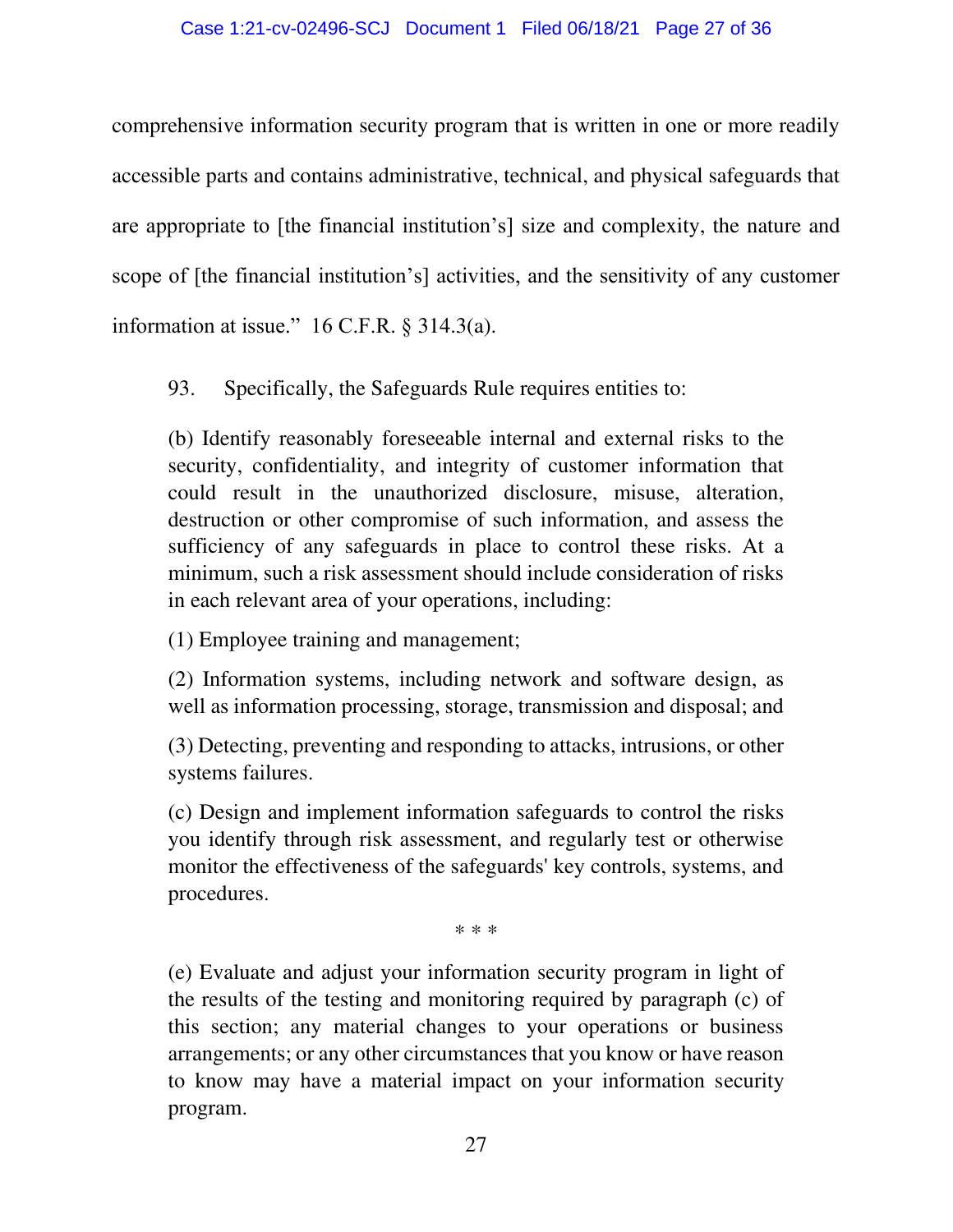16 C.F.R. § 314.4.

94. As alleged herein, ParkMobile breached its duties under the Safeguards Rule.

95. ParkMobile also has a duty under the Georgia Constitution which contains a Right to Privacy clause, Chapter 1, Article 1, which states "no person shall be deprived of life, liberty, or property except by due process of law." Moreover, the Georgia Constitution identifies certain invasions of privacy, including the Public Disclosure of Private Life which prohibits the public disclosure of private facts.

96. This duty has been recognized by the Georgia Supreme Court, adopting Restatement of the Law of Torts (Second) § 652A, which specifically recognized four common law invasion of privacy claims in Georgia, which include: 1) appropriation of likeness; 2) intrusion on solitude or seclusion; 3) public disclosure of private facts; and 4) false light.

97. ParkMobile's failure to implement reasonable measures to secure consumers' PII violates the Georgia Constitution and the Restatement of the Law of Torts (Second).

98. As a direct and proximate result of ParkMobile's negligence, Plaintiff and Class Members have been injured as described herein and in Paragraph 79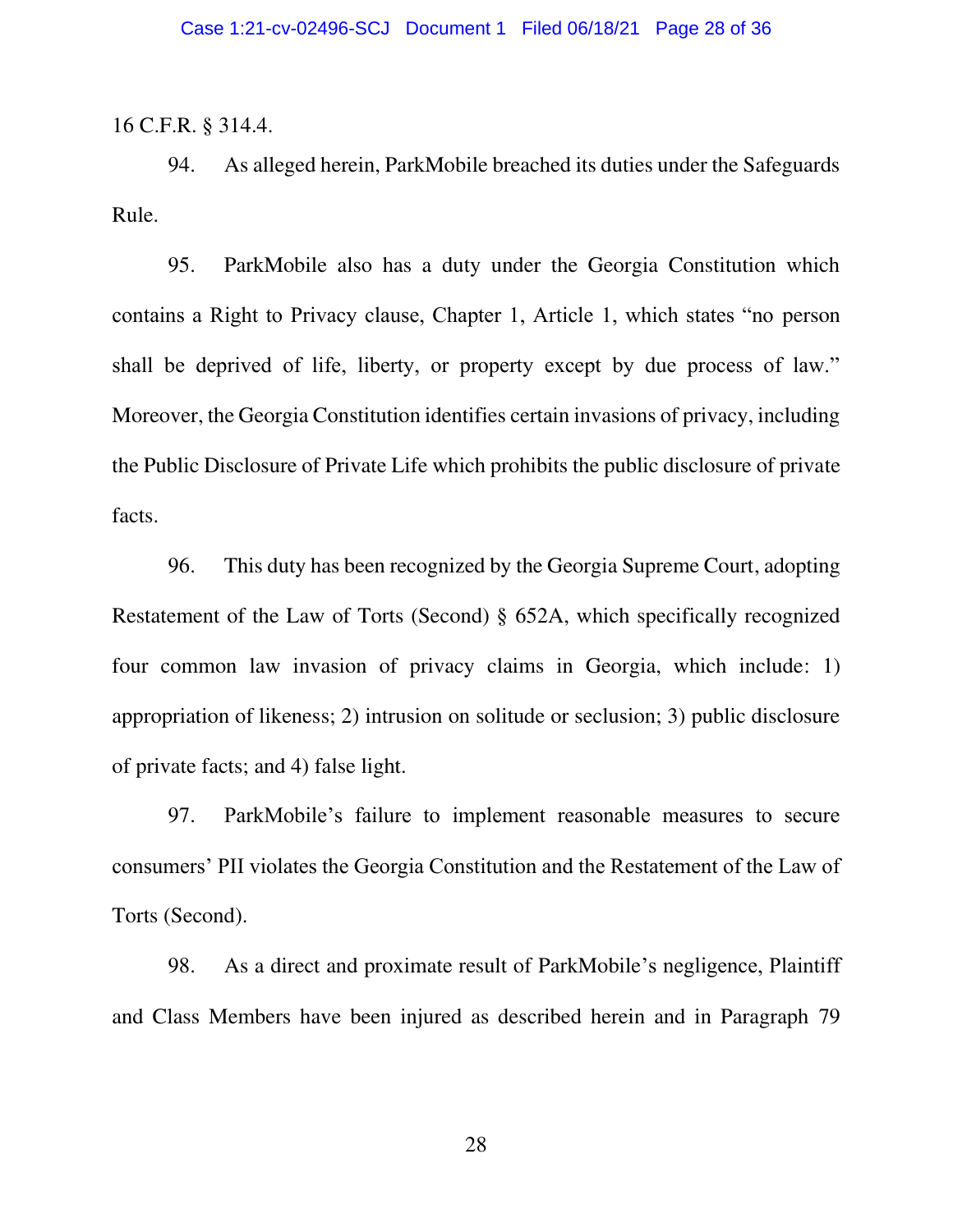#### Case 1:21-cv-02496-SCJ Document 1 Filed 06/18/21 Page 29 of 36

above, and are entitled to damages, including compensatory, punitive, and nominal damages, in an amount to be proven at trial.

# **THIRD CAUSE OF ACTION DECLARATORY JUDGMENT (On Behalf of Plaintiff and the Nationwide Class)**

99. Plaintiff restates and realleges all proceeding allegations above as if fully set forth herein.

100. Under the Declaratory Judgment Act, 28 U.S.C. §§ 2201, *et seq.*, this Court is authorized to enter a judgment declaring the rights and legal relations of the parties and grant further necessary relief. Furthermore, the Court has broad authority to restrain acts, such as here, that are tortious and violate the terms of the federal and state statutes described in this Complaint.

101. An actual controversy has arisen in the wake of the Data Breach regarding Plaintiff's and Class Members' PII and whether ParkMobile is currently maintaining data security measures adequate to protect Plaintiff's and Class Members from further data breaches that compromise their PII. Plaintiff alleges that ParkMobile's data security measures remain inadequate. ParkMobile publicly denies these allegations. Furthermore, Plaintiff continues to suffer injury as a result of the compromise of his PII and remains at imminent risk that further compromises of his PII will occur in the future.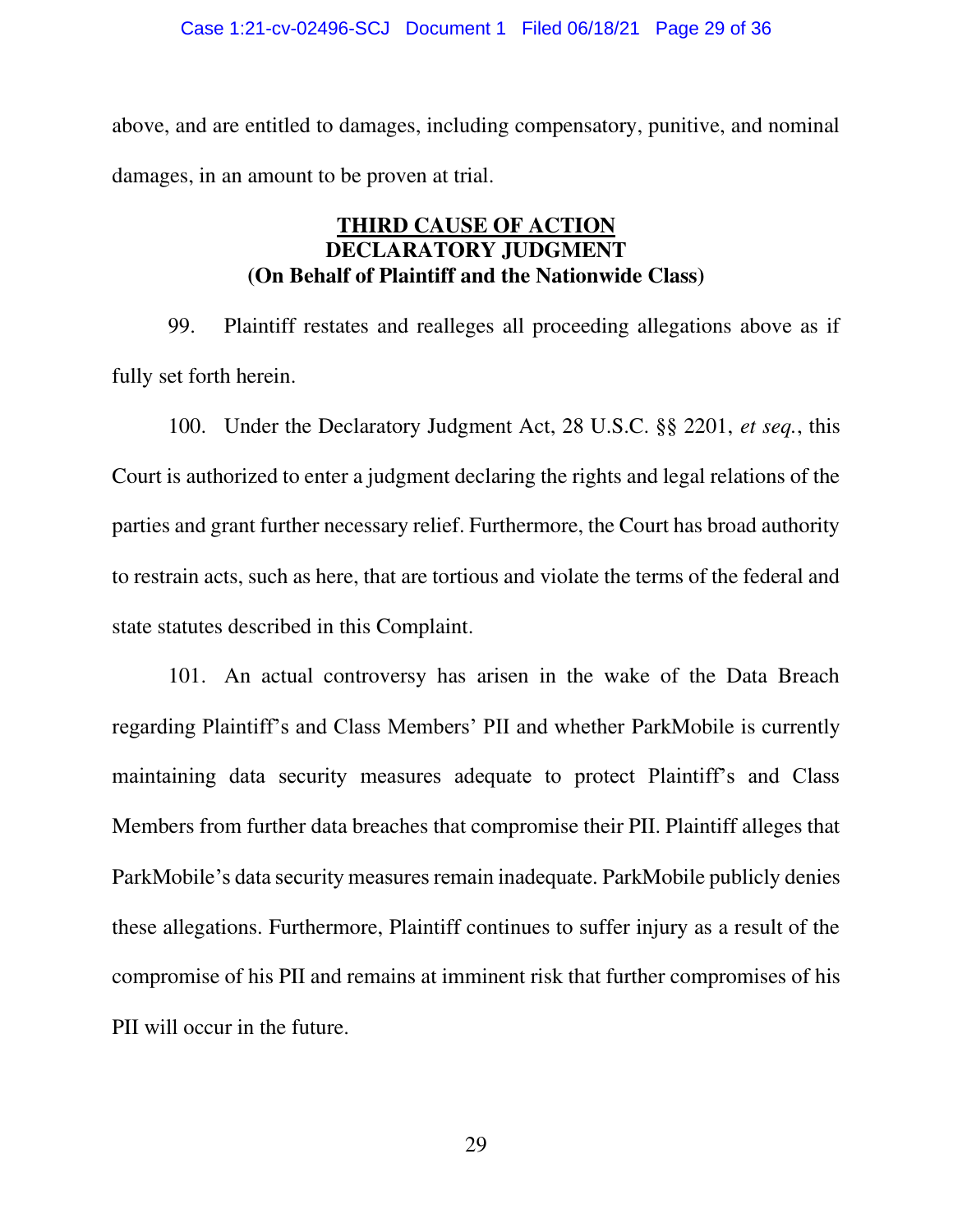## Case 1:21-cv-02496-SCJ Document 1 Filed 06/18/21 Page 30 of 36

102. Pursuant to its authority under the Declaratory Judgment Act, this Court should enter a judgment declaring, among other things, the following:

- a. ParkMobile owes a legal duty to secure consumers' PII and to timely notify consumers of a data breach under the common law, and Section 5 of the FTC Act; and
- b. ParkMobile continues to breach this legal duty by failing to employ reasonable measures to secure consumers' PII.

103. This Court also should issue corresponding prospective injunctive relief requiring ParkMobile to employ adequate security protocols consistent with law and industry standards to protect consumers' PII.

104. If an injunction is not issued, Plaintiff will suffer irreparable injury, and lack an adequate legal remedy, in the event of another data breach at ParkMobile. The risk of another such breach is real, immediate, and substantial. If another breach at ParkMobile occurs, Plaintiff will not have an adequate remedy at law because many of the resulting injuries are not readily quantified and they will be forced to bring multiple lawsuits to rectify the same conduct.

105. The hardship to Plaintiff if an injunction does not issue exceeds the hardship to ParkMobile if an injunction is issued. Plaintiff will likely be subjected to substantial identity theft and other damage. On the other hand, the cost to ParkMobile of complying with an injunction by employing reasonable prospective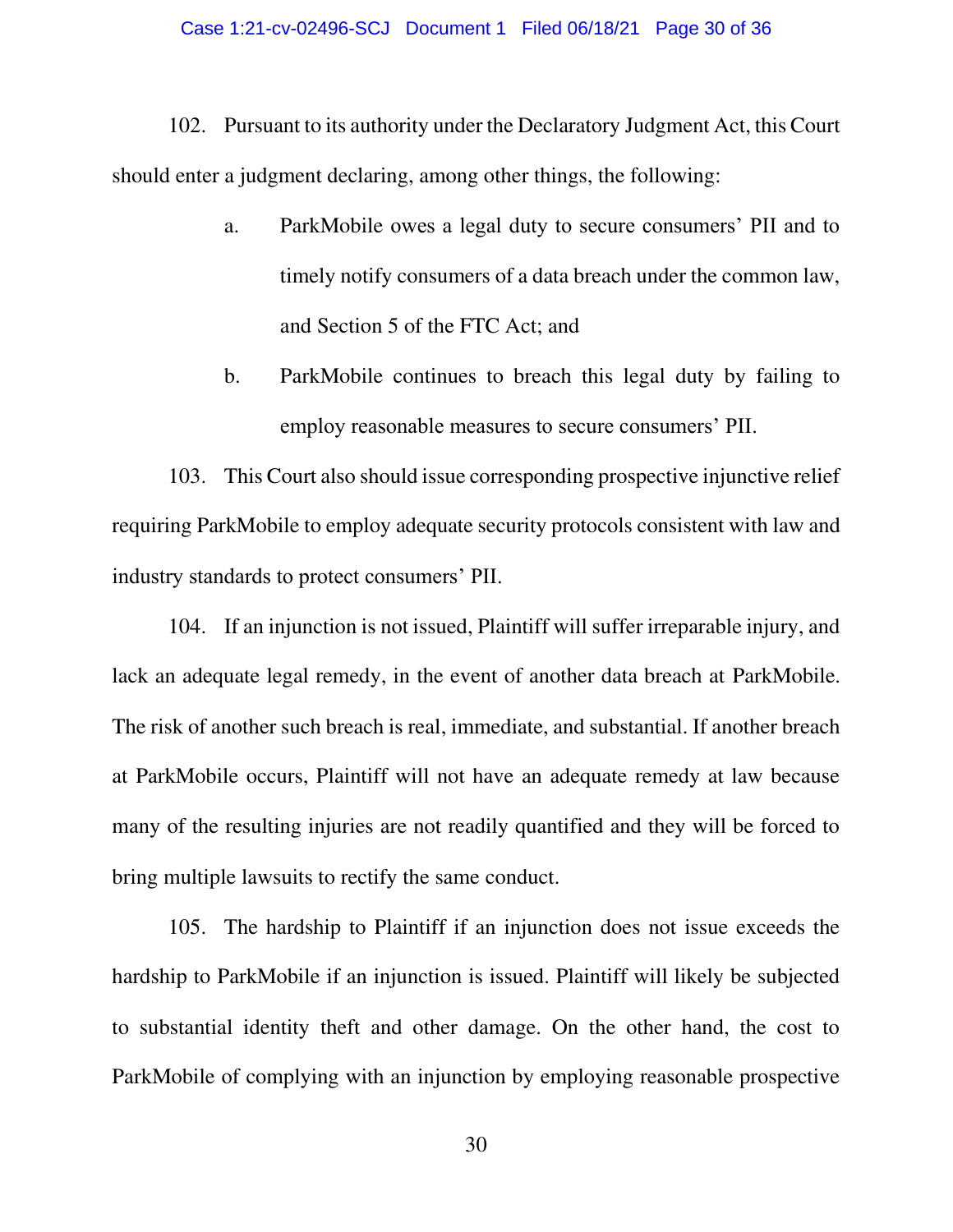data security measures is relatively minimal, and ParkMobile has a pre-existing legal obligation to employ such measures.

106. Issuance of the requested injunction will not disserve the public interest. To the contrary, such an injunction would benefit the public by preventing another data breach at ParkMobile, thus eliminating the additional injuries that would result to Plaintiff and consumers whose confidential information would be further compromised.

# **FOURTH CAUSE OF ACTION FLORIDA DECEPTIVE AND UNFAIR TRADE PRACTICES ACT**  *Fla. Stat. §§ 501.201, et seq.*  **(On Behalf of Plaintiff and the Florida Subclass)**

107. Plaintiff restates and realleges all proceeding allegations above as if fully set forth herein.

108. Plaintiff and Florida Subclass members are "consumer[s]" as defined by Fla. Stat. § 501.203.

109. ParkMobile advertised and offered services in Florida and engaged in commerce directly or indirectly affecting the people of Florida.

110. ParkMobile engaged in unconscionable, unfair, and deceptive acts and practices in the conduct of trade and commerce, in violation of Fla. Stat. § 501.204(1), including:

> a. Failing to implement and maintain reasonable security and privacy measures to protect the PII of Plaintiff and Florida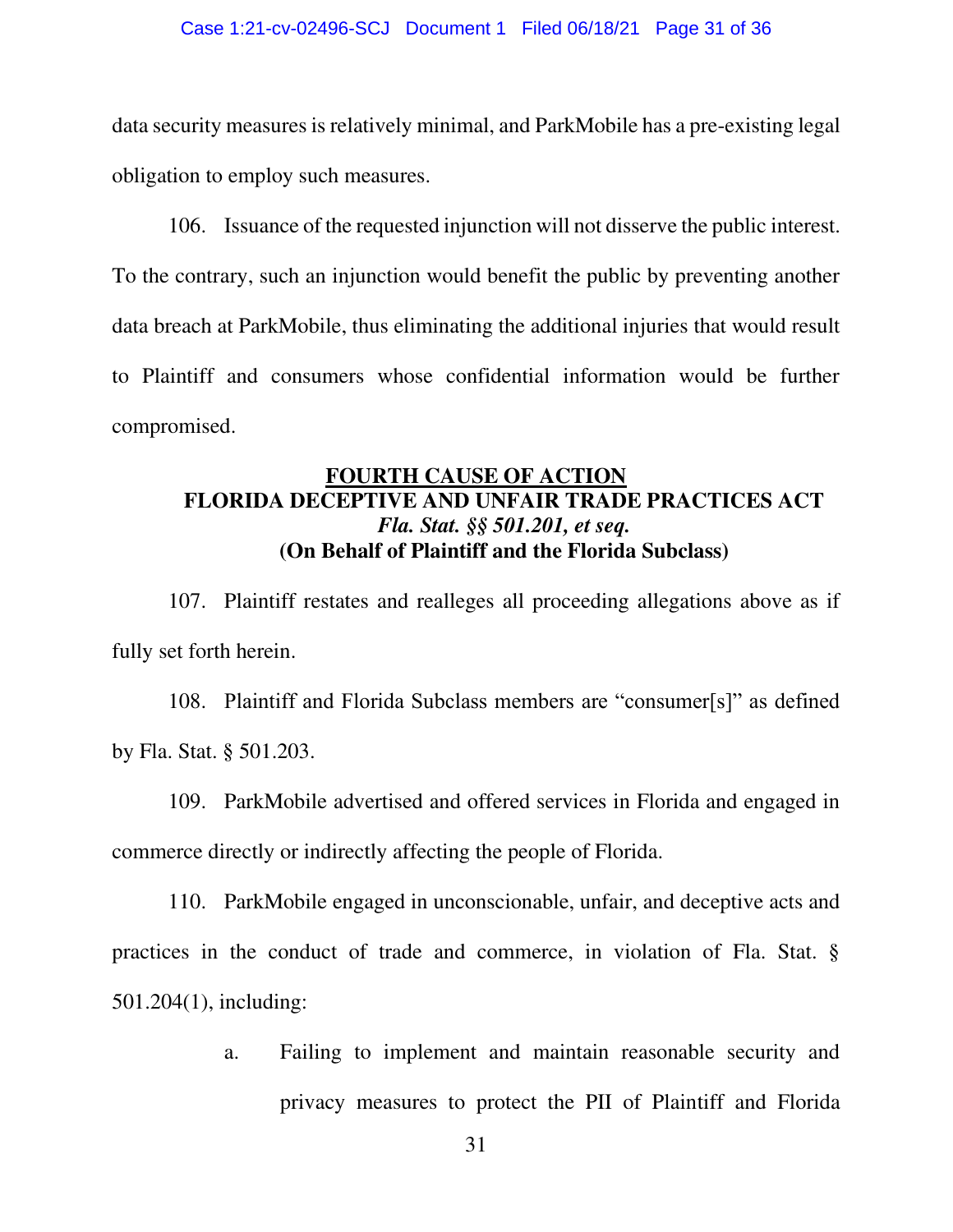Subclass members, which was a direct and proximate cause of the Data Breach;

- b. Failing to identify foreseeable security and privacy risks, remediate identified security and privacy risks, and adequately improve security and privacy measures despite knowing the risk of cybersecurity incidents, which was a direct and proximate cause of the Data Breach.
- c. Failing to comply with common law and statutory duties pertaining to the security and privacy of Plaintiff's and Florida Subclass members' PII, including duties imposed by the Federal Trade Commission Act, 15 U.S.C. § 45, and the Florida Information Protection Act, Fla. Stat. §  501.171(2), which was a direct and proximate cause of the Data Breach;
- d. Misrepresenting that they would protect the privacy and confidentiality of Plaintiff's and Florida Subclass members' PII, including by implementing and maintaining reasonable security measures;
- e. Misrepresenting that they would comply with common law and statutory duties pertaining to the security and privacy of Plaintiff's and Florida Subclass members' PII, including duties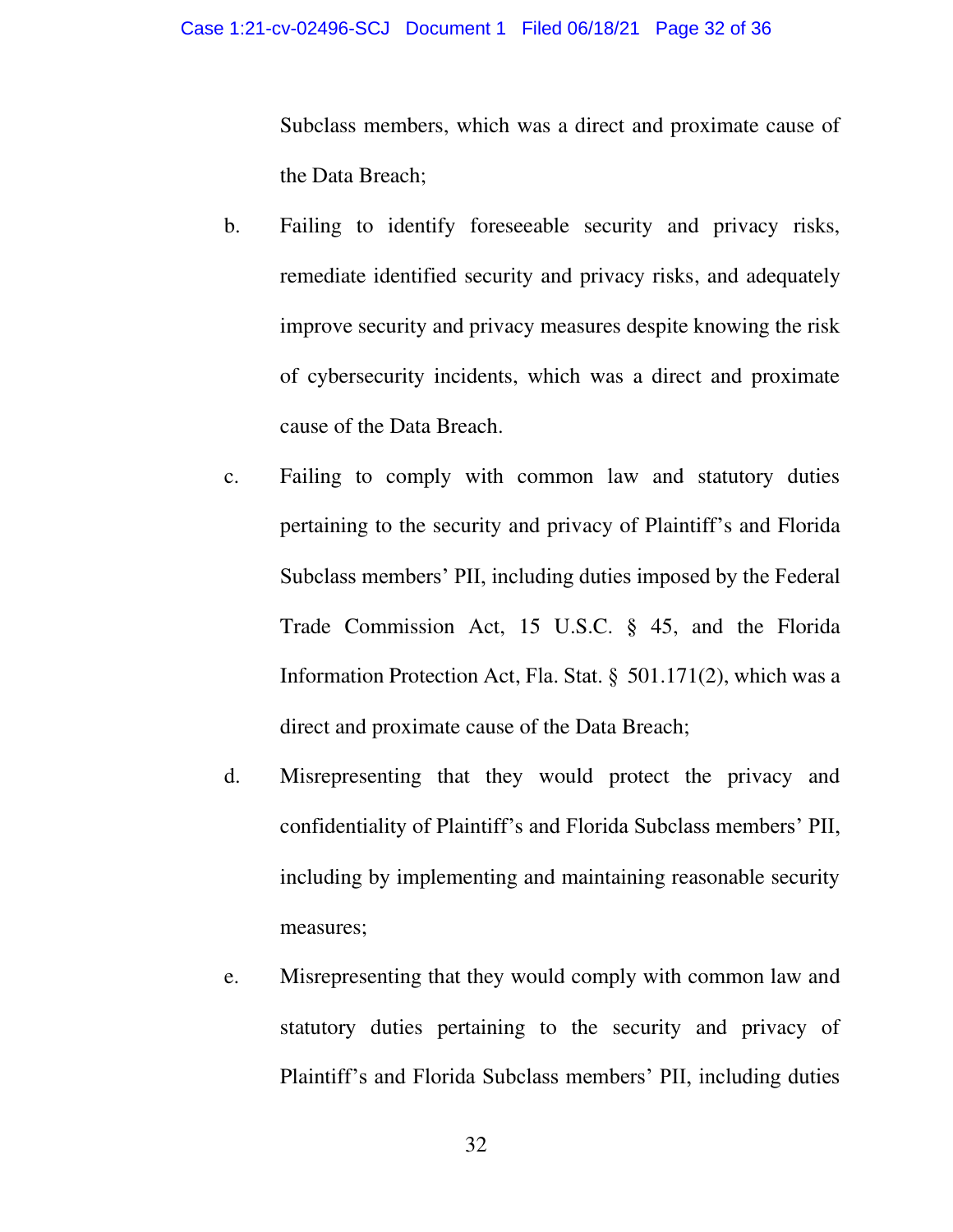imposed by the Federal Trade Commission Act, 15 U.S.C. § 45, and the Florida Information Protection Act, Fla. Stat. § 501.171(2);

- f. Omitting, suppressing, and concealing the material fact that they did not reasonably or adequately secure Plaintiff's and Florida Subclass members' PII; and
- g. Omitting, suppressing, and concealing the material fact that they did not comply with common law and statutory duties pertaining to the security and privacy of Plaintiff's and Florida Subclass members' PII, including duties imposed by the Federal Trade Commission Act, 15 U.S.C. § 45, and the Florida Information Protection Act, Flas. Stat. § 501.171(2).

111. ParkMobile's representations and omissions were material because they were likely to deceive reasonable consumers about the adequacy of ParkMobile's data security and ability to protect the confidentiality of consumers' PII.

112. Had ParkMobile disclosed to Plaintiff and Florida Subclass members that their data systems were not secure and, thus, vulnerable to attack, ParkMobile would have been unable to continue in business and would have been forced to adopt reasonable data security measures and comply with the law. Instead, ParkMobile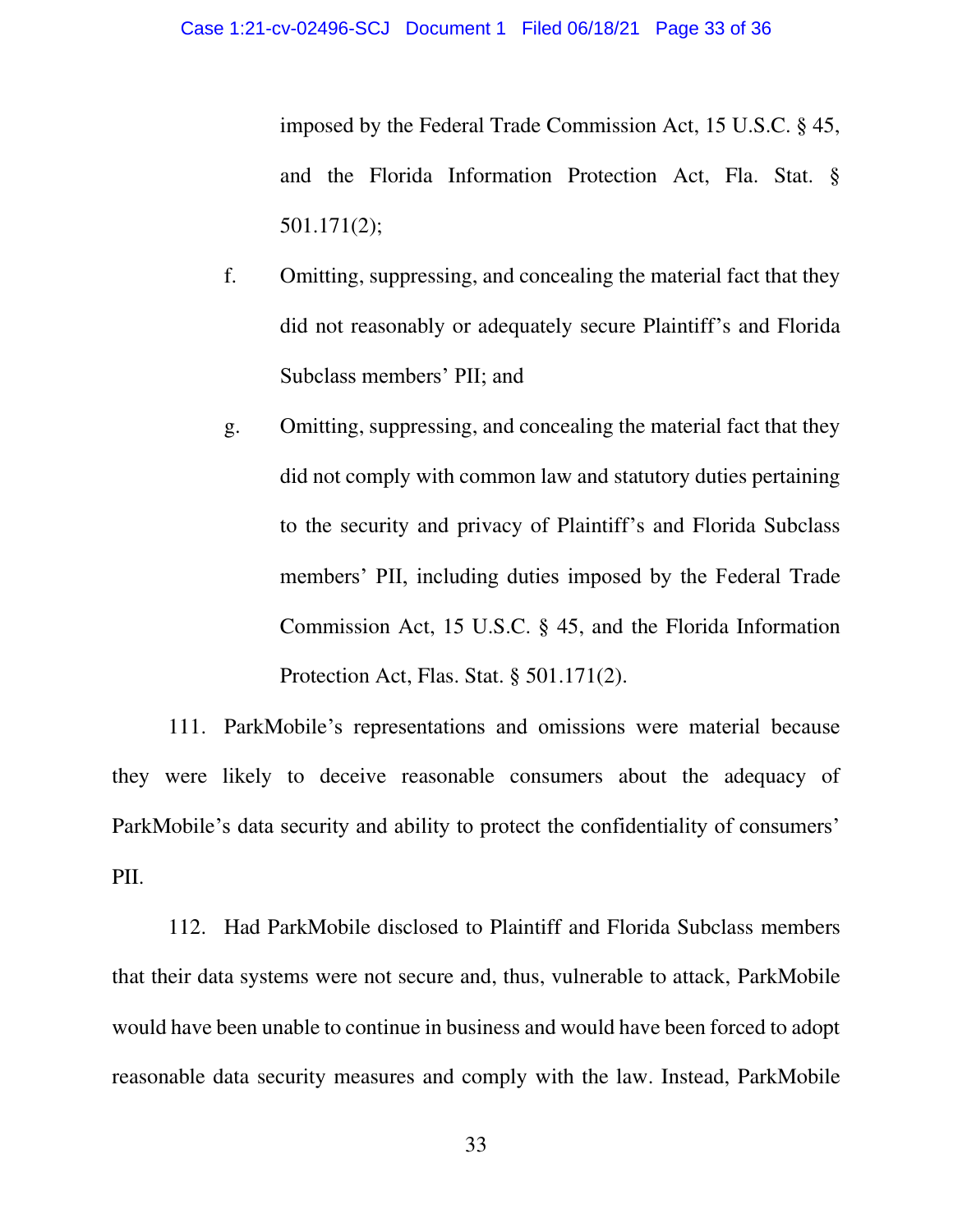#### Case 1:21-cv-02496-SCJ Document 1 Filed 06/18/21 Page 34 of 36

received, maintained, and compiled Plaintiff's and class members' PII without advising Plaintiff and Class Members that the data security practices were insufficient to maintain the safety and confidentiality of Plaintiff's and Class Members' PII. Accordingly, Plaintiff and the Florida Subclass members acted reasonably in relying on the ParkMobile's misrepresentations and omissions, the truth of which they could not have discovered.

113. As a direct and proximate result of the ParkMobile' unconscionable, unfair, and deceptive acts and practices, the Plaintiff and Florida Subclass Members have suffered and will continue to suffer injuries, as described in Paragraph 79.

114. Plaintiff and Florida Subclass members seek all monetary and nonmonetary relief allowed by law, including actual or nominal damages under Fla. Stat. § 501.211; declaratory and injunctive relief; reasonable attorneys' fees and costs, under Fla. Stat. § 501.2105(1); and any other relief that is just and proper.

## **PRAYER FOR RELIEF**

 WHEREFORE Plaintiff on behalf of himself and all others similarly situated, prays for relief as follows:

a. For an order certifying the Class under Rule 23 of the Federal Rules of Civil Procedure and naming Plaintiff as representative of the Class and Plaintiff's attorneys as Class Counsel to represent the Class;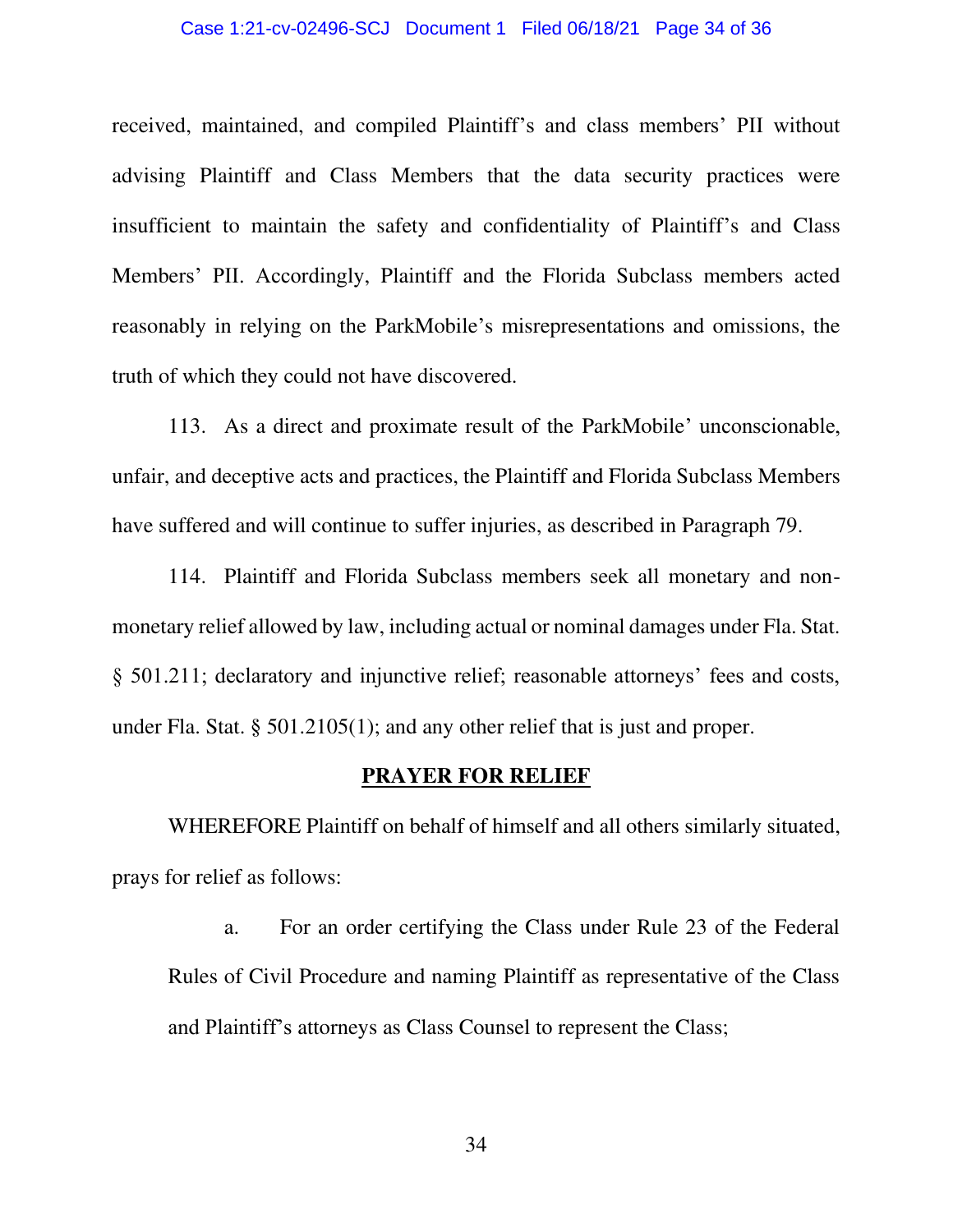b. For an order finding in favor of Plaintiff and the Class on all counts asserted herein;

c. For damages in an amount to be determined by the trier of fact;

d. For an order of restitution and all other forms of equitable monetary relief;

e. Declaratory and injunctive relief as described herein;

f. Awarding Plaintiff's reasonable attorneys' fees, costs, and expenses;

g. Awarding pre- and post-judgment interest on any amounts awarded; and,

h. Awarding such other and further relief as may be just and proper.

# **JURY TRIAL DEMAND**

A jury trial is demanded on all claims so triable.

Respectfully submitted,

/s/ *MaryBeth V. Gibson*  MaryBeth V. Gibson Georgia Bar No. 725843 N. Nickolas Jackson Georgia Bar No. 841433 THE FINLEY FIRM, P.C. 3535 Piedmont Road Building 14, Suite 230 Atlanta, GA 30305 Tel.: 404-320-9979